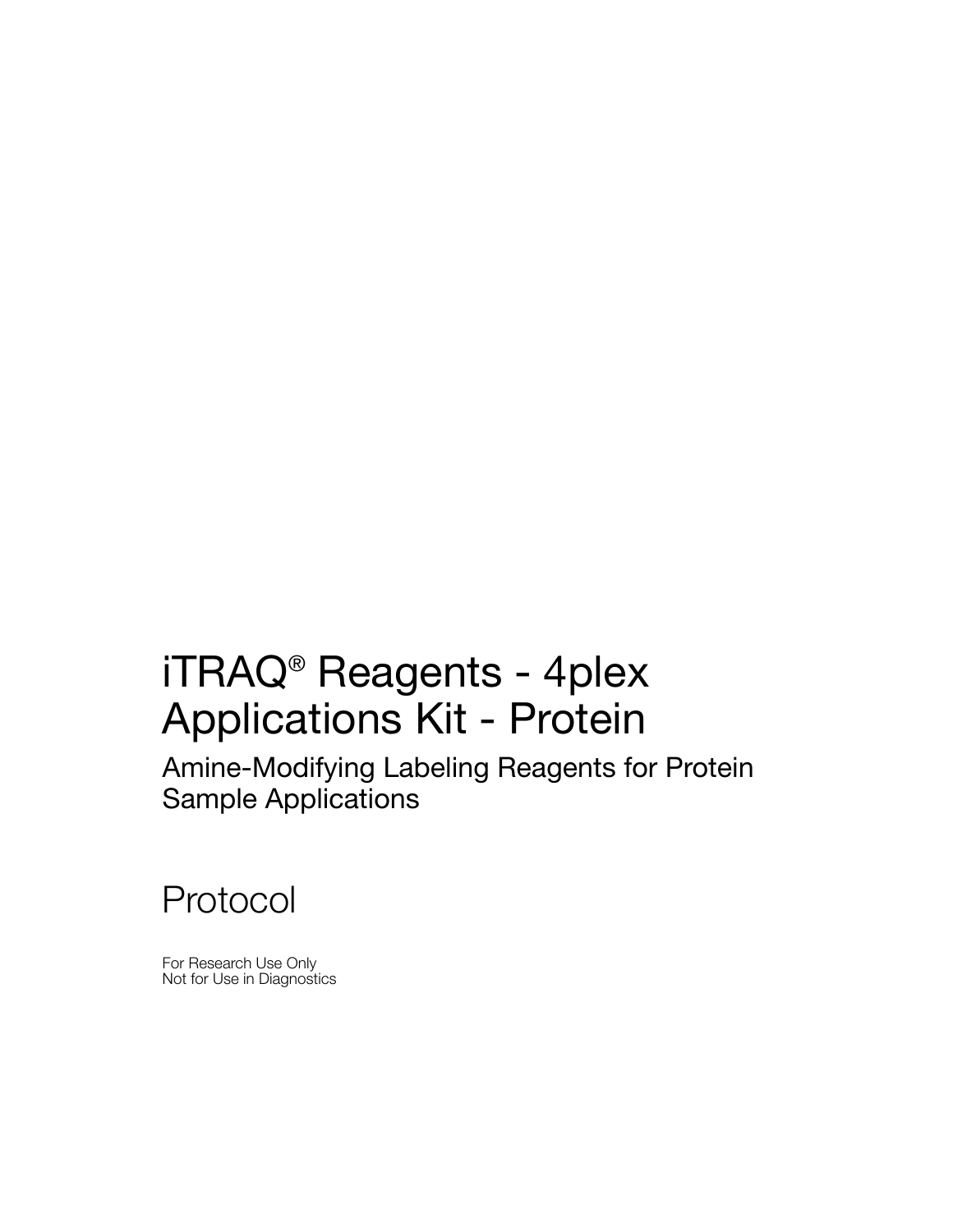© 2010 AB SCIEX. The trademarks mentioned herein are the property of AB Sciex Pte. Ltd. or their respective owners. AB SCIEX™ is being used under license. All rights reserved.

#### **For Research Use Only. Not for use in diagnostic procedures.**

Information in this document is subject to change without notice. AB Sciex Pte. Ltd. assumes no responsibility for any errors that may appear in this document.

AB SCIEX PTE. LTD. DISCLAIMS ALL WARRANTIES WITH RESPECT TO THIS DOCUMENT, EXPRESSED OR IMPLIED, INCLUDING BUT NOT LIMITED TO THOSE OF MERCHANTABILITY OR FITNESS FOR A PARTICULAR PURPOSE. IN NO EVENT SHALL AB SCIEX PTE. LTD. BE LIABLE, WHETHER IN CONTRACT, TORT, WARRANTY, OR UNDER ANY STATUTE OR ON ANY OTHER BASIS FOR SPECIAL, INCIDENTAL, INDIRECT, PUNITIVE, MULTIPLE OR CONSEQUENTIAL DAMAGES IN CONNECTION WITH OR ARISING FROM THIS DOCUMENT, INCLUDING BUT NOT LIMITED TO THE USE THEREOF.

#### **NOTICE TO PURCHASER: LIMITED LICENSE**

The purchase of this product includes a limited, non-transferable license to use this amount of the product to practice the labeling methods using encoded isobaric and/or isomeric tagging reagents which may be claimed in pending and planned U.S. and international patent applications exclusively licensed to AB Sciex Pte. Ltd, and patents issuing therefrom, solely for the purchaser's research activities. No use in diagnostic procedures is authorized. The license granted herein is personal to the original purchaser and may not be transferred to any other party outside the purchaser's company. No other right or license is conveyed or granted either expressly, by implication or by estoppel, to resell or repackage this product. Certain other restrictions and limitations may apply as set forth in warranty statements and other documentation provided with the purchase of iTRAQ reagent technology.Further information can be obtained by contacting the Director of Licensing, c/o AB Sciex Pte. Ltd., 110 Marsh Rd., Foster City, California 94404, USA.

Part Number 4370075 Rev. B 08/2010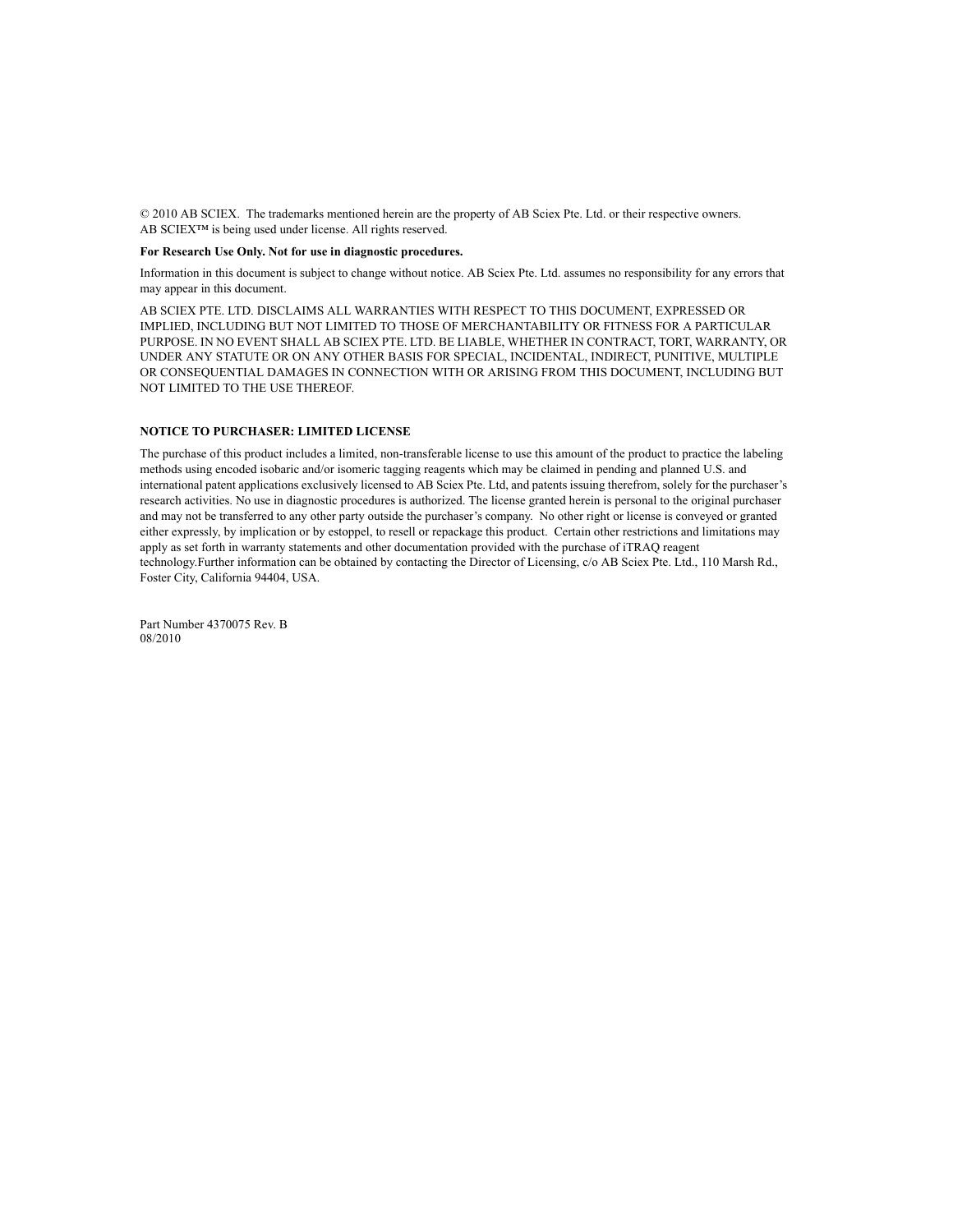## **Contents**

## [Preface](#page-4-0)

## Chapter 1 Introduction to iTRAQ<sup>®</sup> Reagents Chemistry

## [Chapter 2 iTRAQ](#page-22-0)® Reagents - 4plex - Protein Protocol

| Testing the Protocol $\ldots, \ldots, \ldots, \ldots, \ldots, \ldots, \ldots, \ldots, \ldots, 2-3$ |  |
|----------------------------------------------------------------------------------------------------|--|
|                                                                                                    |  |

## [Chapter 3 SDS-PAGE Separation](#page-30-0)

| Performing SDS-PAGE Separation on a 1-mm Mini-gel System  3-2 |  |
|---------------------------------------------------------------|--|
| Performing In-Gel Tryptic Digestion  3-5                      |  |
|                                                               |  |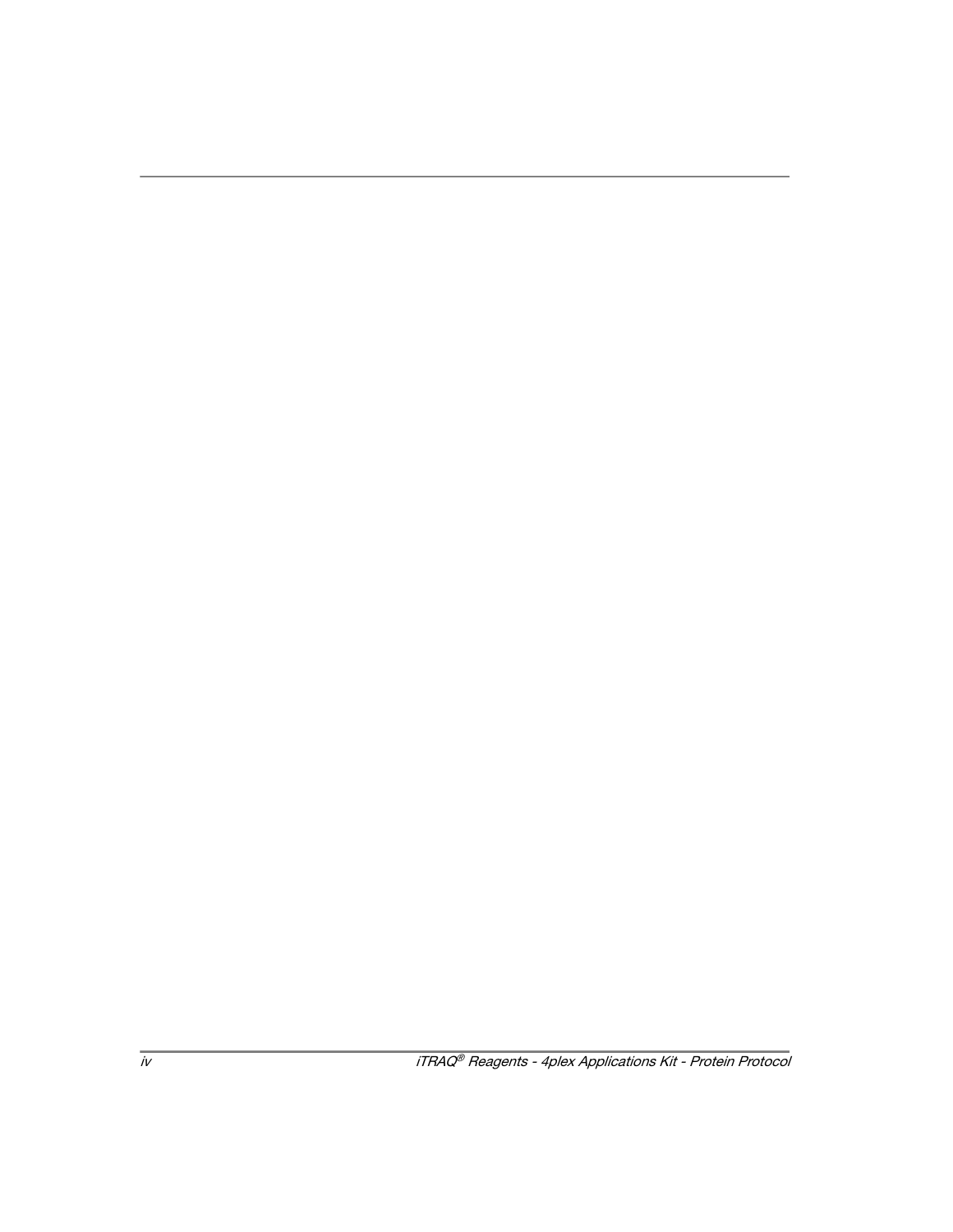## <span id="page-4-0"></span>Preface

| This preface covers: |
|----------------------|
|                      |
|                      |
|                      |

## <span id="page-4-1"></span>**Safety**

**Safety Alert Words** Four safety alert words appear in our user documentation at points in the document where you need to be aware of relevant hazards. Each alert word—**IMPORTANT, CAUTION, WARNING, DANGER**—implies a particular level of observation or action, as defined below.

#### **Definitions**

**IMPORTANT!** – Indicates information that is necessary for proper instrument operation, accurate chemistry kit use, or safe use of a chemical.

 – Indicates a potentially hazardous situation that, if not avoided, may result in minor or moderate injury. It may also be used to alert against unsafe practices.

**WARNING** – Indicates a potentially hazardous situation that, if not avoided, could result in death or serious injury.

 – Indicates an imminently hazardous situation that, if not avoided, will result in death or serious injury. This signal word is to be limited to the most extreme situations.

**Chemical Hazard Warning**

**WARNING** CHEMICAL HAZARD. Some of the chemicals used with our instruments and protocols are potentially hazardous and can cause injury, illness, or death.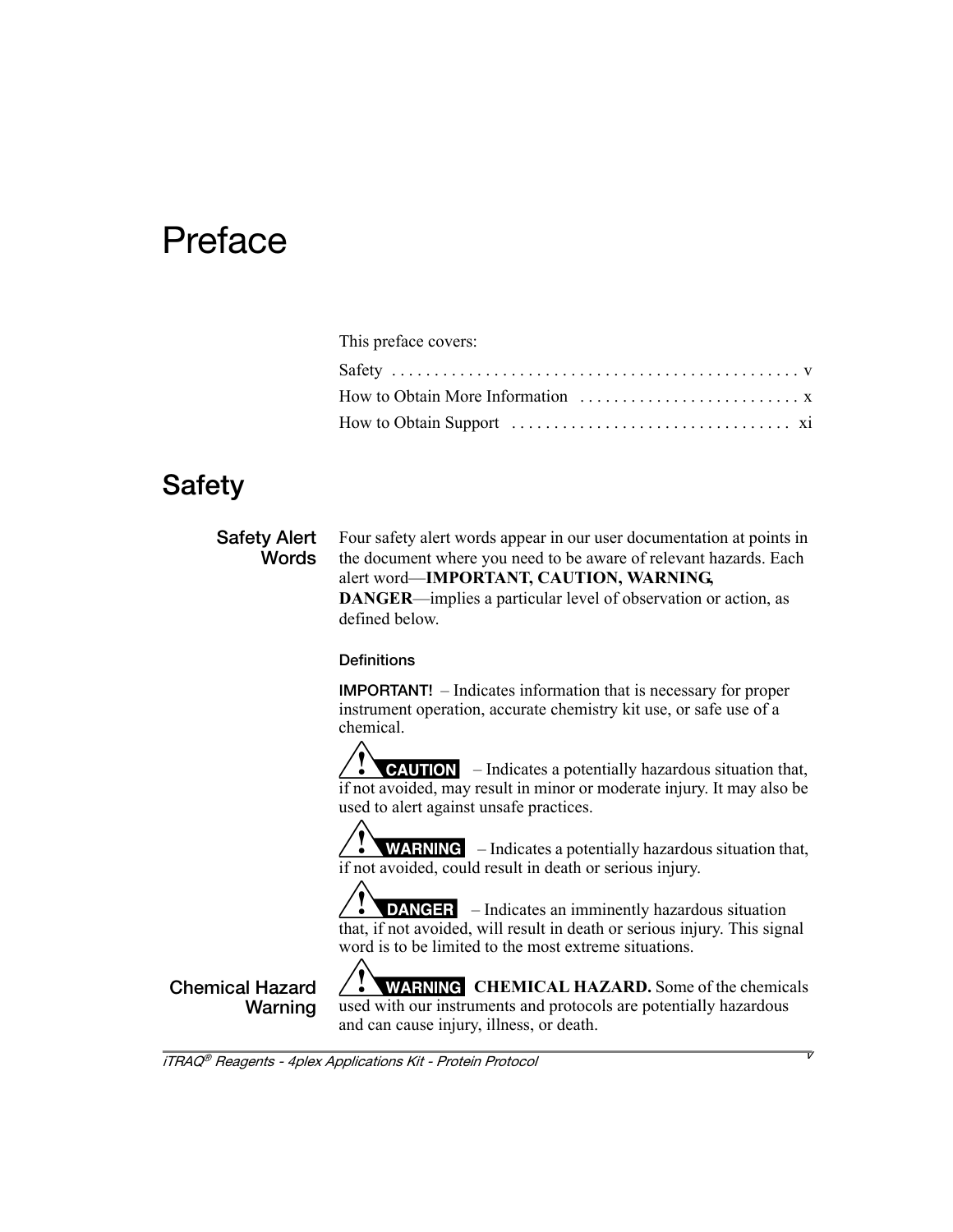<span id="page-5-0"></span>

| <b>Chemical Safety</b>                  | To minimize the hazards of chemicals:                                                                                                                                                                                                                                                                                                                                                  |  |  |  |  |  |  |  |  |
|-----------------------------------------|----------------------------------------------------------------------------------------------------------------------------------------------------------------------------------------------------------------------------------------------------------------------------------------------------------------------------------------------------------------------------------------|--|--|--|--|--|--|--|--|
| <b>Guidelines</b>                       | Read and understand the Material Safety Data Sheets (MSDSs)<br>$\bullet$<br>provided by the chemical manufacturer before you store, handle,<br>or work with any chemicals or hazardous materials. (See "About<br>MSDSs" on page vi.)<br>Minimize contact with chemicals. Wear appropriate personal                                                                                     |  |  |  |  |  |  |  |  |
|                                         | protective equipment when handling chemicals (for example,<br>safety glasses, gloves, or protective clothing). For additional<br>safety guidelines, consult the MSDS.                                                                                                                                                                                                                  |  |  |  |  |  |  |  |  |
|                                         | Minimize the inhalation of chemicals. Do not leave chemical<br>containers open. Use only with adequate ventilation (for<br>example, fume hood). For additional safety guidelines, consult<br>the MSDS.                                                                                                                                                                                 |  |  |  |  |  |  |  |  |
|                                         | • Check regularly for chemical leaks or spills. If a leak or spill<br>occurs, follow the manufacturer's cleanup procedures as<br>recommended in the MSDS.                                                                                                                                                                                                                              |  |  |  |  |  |  |  |  |
|                                         | Comply with all local, state/provincial, or national laws and<br>regulations related to chemical storage, handling, and disposal.                                                                                                                                                                                                                                                      |  |  |  |  |  |  |  |  |
| <b>About MSDSs</b>                      | Chemical manufacturers supply current Material Safety Data Sheets<br>(MSDSs) with shipments of hazardous chemicals to new customers.<br>They also provide MSDSs with the first shipment of a hazardous<br>chemical to a customer after an MSDS has been updated. MSDSs<br>provide the safety information you need to store, handle, transport,<br>and dispose of the chemicals safely. |  |  |  |  |  |  |  |  |
|                                         | Each time you receive a new MSDS packaged with a hazardous<br>chemical, be sure to replace the appropriate MSDS in your files.                                                                                                                                                                                                                                                         |  |  |  |  |  |  |  |  |
| Obtaining<br><b>MSDSs</b>               | You can obtain the MSDS for any chemical supplied with this kit at<br>www.sciex.com/msds.                                                                                                                                                                                                                                                                                              |  |  |  |  |  |  |  |  |
|                                         | Note: For the MSDSs of chemicals not distributed with this kit,<br>contact the chemical manufacturer.                                                                                                                                                                                                                                                                                  |  |  |  |  |  |  |  |  |
| <b>Chemical Waste</b><br><b>Hazards</b> | <b>CAUTION HAZARDOUS WASTE.</b> Refer to Material<br>Safety Data Sheets and local regulations for handling and disposal.                                                                                                                                                                                                                                                               |  |  |  |  |  |  |  |  |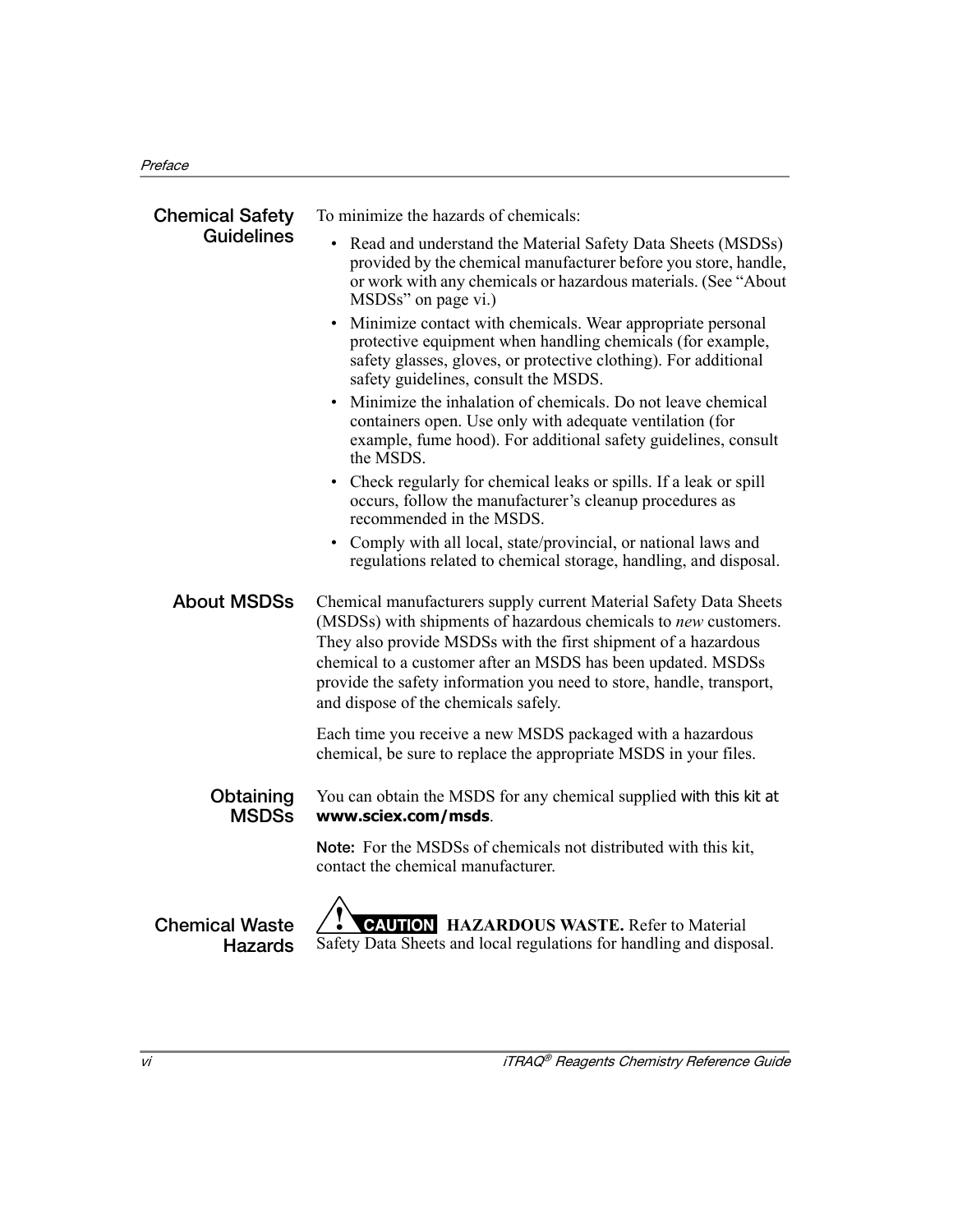**WARNING CHEMICAL WASTE HAZARD.** Wastes produced by our instruments are potentially hazardous and can cause injury, illness, or death.

**WARNING CHEMICAL STORAGE HAZARD.** Never collect or store waste in a glass container because of the risk of breaking or shattering. Reagent and waste bottles can crack and leak. Each waste bottle should be secured in a low-density polyethylene safety container with the cover fastened and the handles locked in the upright position. Wear appropriate eyewear, clothing, and gloves when handling reagent and waste bottles.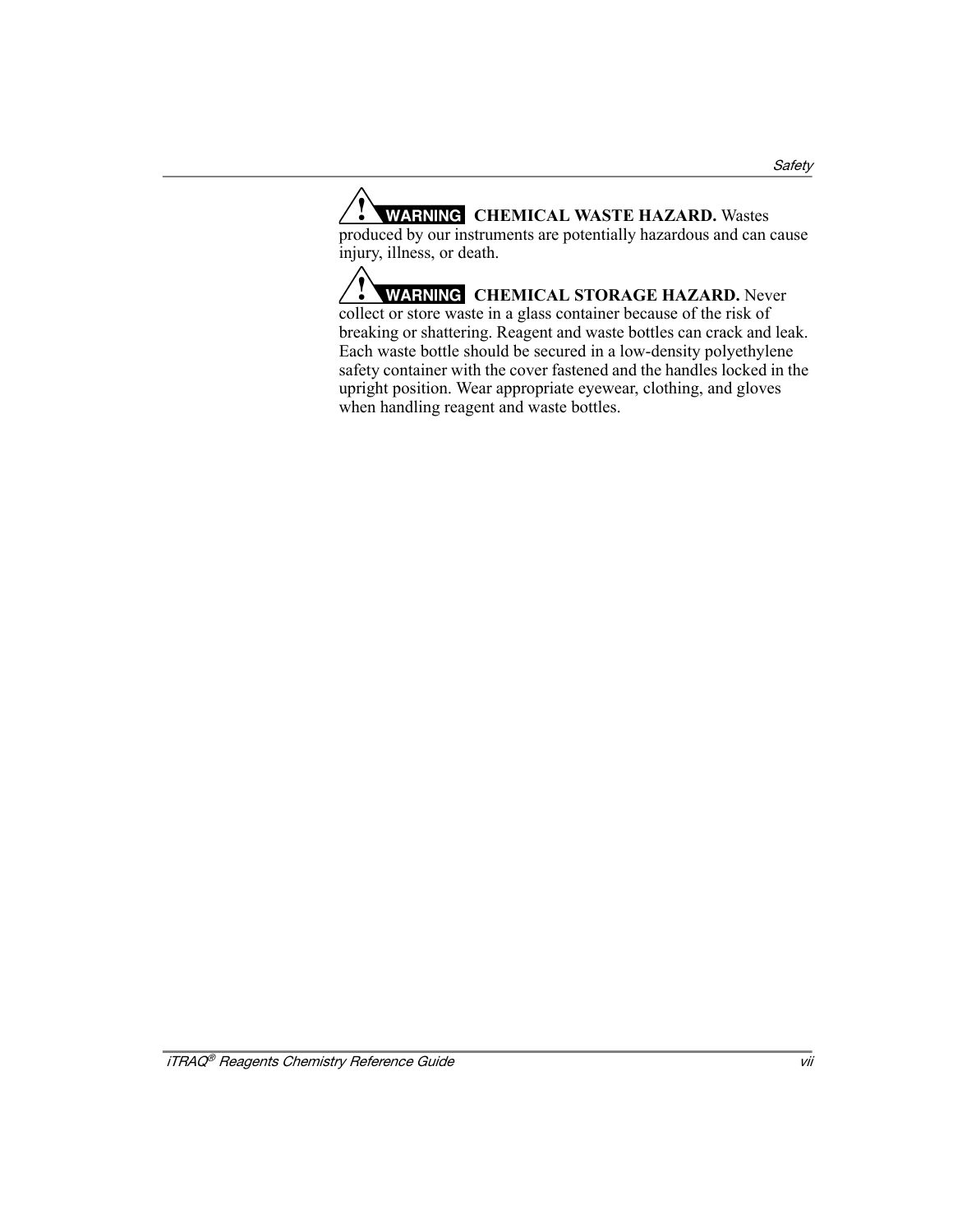| <b>Chemical Waste</b>    | To minimize the hazards of chemical waste:                                                                                                                                                                                                                                                                                                                                                                                                                                                                                                         |  |  |  |  |  |  |  |
|--------------------------|----------------------------------------------------------------------------------------------------------------------------------------------------------------------------------------------------------------------------------------------------------------------------------------------------------------------------------------------------------------------------------------------------------------------------------------------------------------------------------------------------------------------------------------------------|--|--|--|--|--|--|--|
| <b>Safety Guidelines</b> | Read and understand the Material Safety Data Sheets (MSDSs)<br>provided by the manufacturers of the chemicals in the waste<br>container before you store, handle, or dispose of chemical waste.<br>Provide primary and secondary waste containers. (A primary<br>$\bullet$<br>waste container holds the immediate waste. A secondary<br>container contains spills or leaks from the primary container.<br>Both containers must be compatible with the waste material and<br>meet federal, state, and local requirements for container<br>storage.) |  |  |  |  |  |  |  |
|                          | • Minimize contact with chemicals. Wear appropriate personal<br>protective equipment when handling chemicals (for example,<br>safety glasses, gloves, or protective clothing). For additional<br>safety guidelines, consult the MSDS.                                                                                                                                                                                                                                                                                                              |  |  |  |  |  |  |  |
|                          | Minimize the inhalation of chemicals. Do not leave chemical<br>containers open. Use only with adequate ventilation (for<br>example, fume hood). For additional safety guidelines, consult<br>the MSDS.                                                                                                                                                                                                                                                                                                                                             |  |  |  |  |  |  |  |
|                          | Handle chemical wastes in a fume hood.                                                                                                                                                                                                                                                                                                                                                                                                                                                                                                             |  |  |  |  |  |  |  |
|                          | After emptying the waste container, seal it with the cap<br>provided.                                                                                                                                                                                                                                                                                                                                                                                                                                                                              |  |  |  |  |  |  |  |
|                          | Dispose of the contents of the waste tray and waste bottle in<br>$\bullet$<br>accordance with good laboratory practices and local,<br>state/provincial, or national environmental and health<br>regulations.                                                                                                                                                                                                                                                                                                                                       |  |  |  |  |  |  |  |
| <b>Waste Disposal</b>    | If potentially hazardous waste is generated when you operate the<br>instrument, you must:                                                                                                                                                                                                                                                                                                                                                                                                                                                          |  |  |  |  |  |  |  |
|                          | • Characterize (by analysis if necessary) the waste generated by<br>the particular applications, reagents, and substrates used in your<br>laboratory.                                                                                                                                                                                                                                                                                                                                                                                              |  |  |  |  |  |  |  |
|                          | Ensure the health and safety of all personnel in your laboratory.                                                                                                                                                                                                                                                                                                                                                                                                                                                                                  |  |  |  |  |  |  |  |
|                          | Ensure that the instrument waste is stored, transferred,<br>$\bullet$<br>transported, and disposed of according to all local,<br>state/provincial, and/or national regulations.                                                                                                                                                                                                                                                                                                                                                                    |  |  |  |  |  |  |  |
|                          | <b>IMPORTANT!</b> Radioactive or biohazardous materials may require<br>special handling, and disposal limitations may apply.                                                                                                                                                                                                                                                                                                                                                                                                                       |  |  |  |  |  |  |  |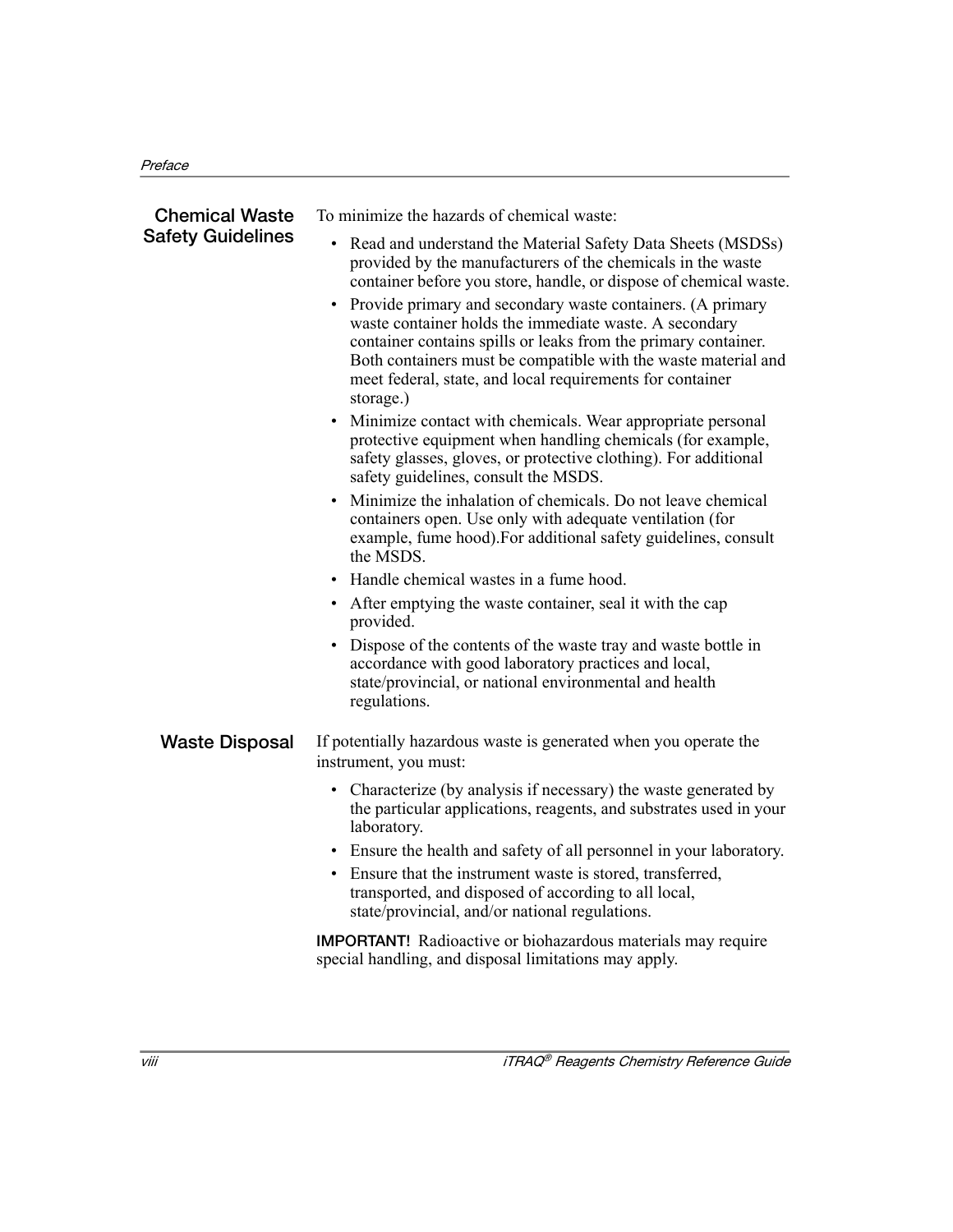# **Biological Hazard**

**Safety ARNING BIOHAZARD.** Biological samples such as tissues, body fluids, infectious agents, and blood of humans and other animals have the potential to transmit infectious diseases. Follow all applicable local, state/provincial, and/or national regulations. Wear appropriate protective equipment, which includes but is not limited to: protective eyewear, face shield, clothing/lab coat, and gloves. All work should be conducted in properly equipped facilities using the appropriate safety equipment (for example, physical containment devices). Individuals should be trained according to applicable regulatory and company/institution requirements before working with potentially infectious materials. Read and follow the applicable guidelines and/or regulatory requirements in the following:

- U.S. Department of Health and Human Services guidelines published in *Biosafety in Microbiological and Biomedical Laboratories* (stock no. 017-040-00547-4; **<http://bmbl.od.nih.gov>**)
- Occupational Safety and Health Standards, Bloodborne Pathogens (29 CFR§1910.1030; **[http://www.access.gpo.gov/](http://www.access.gpo.gov/nara/cfr/waisidx_01/29cfr1910a_01.html)  [nara/cfr/waisidx\\_01/ 29cfr1910a\\_01.html](http://www.access.gpo.gov/nara/cfr/waisidx_01/29cfr1910a_01.html)**).
- Your company's/institution's Biosafety Program protocols for working with/handling potentially infectious materials.

Additional information about biohazard guidelines is available at:

### **<http://www.cdc.gov>**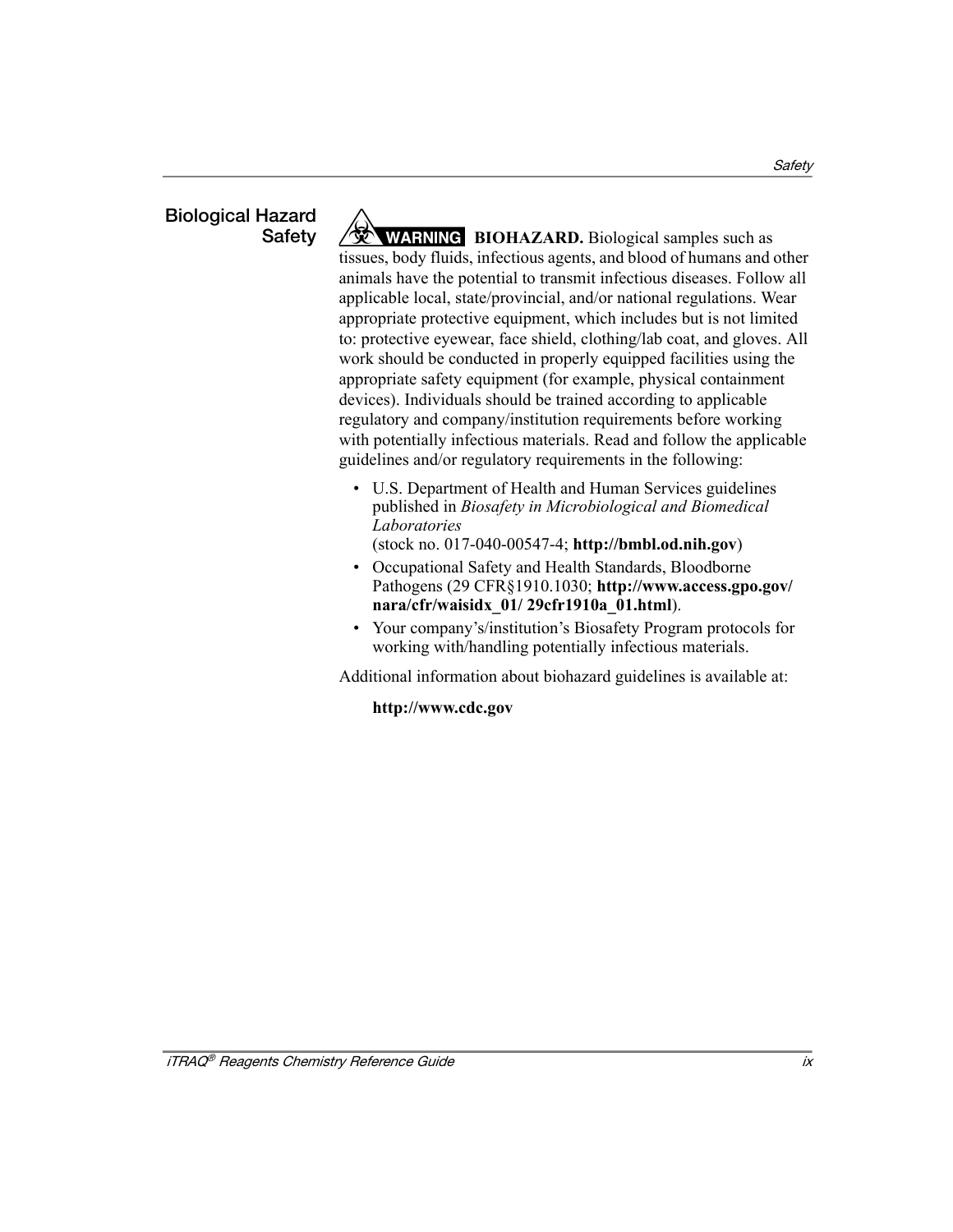## <span id="page-9-0"></span>**How to Obtain More Information**

#### **Related Documentation**

- <span id="page-9-1"></span>• The xTRAQ Family of Amine -Modifying Labeling Reagents for Multiplexed Relative and Absolute Quantification: Chemistry Reference Guide*.*
- *ProteinPilot™ Software Help*

For the portable document format (PDF) versions of the chemistry reference guide and this protocol, go to the website at **[http://www.sciex.com](http://www.absciex.com)**, then click the link for **Support**. Click the literature link and perform a literature search.

**Note:** For additional documentation, see ["How to Obtain Support"](#page-10-0) on [page xi](#page-10-0).

**Obtaining Information from the Software Help System**

The Analyst® and ProteinPilot™ Software have Help systems that describe how to use each feature of the user interface. Access the Help system by doing one of the following:

- Click  $\bullet$  in the toolbar of the software window
- Select **Help**
- Press **F1**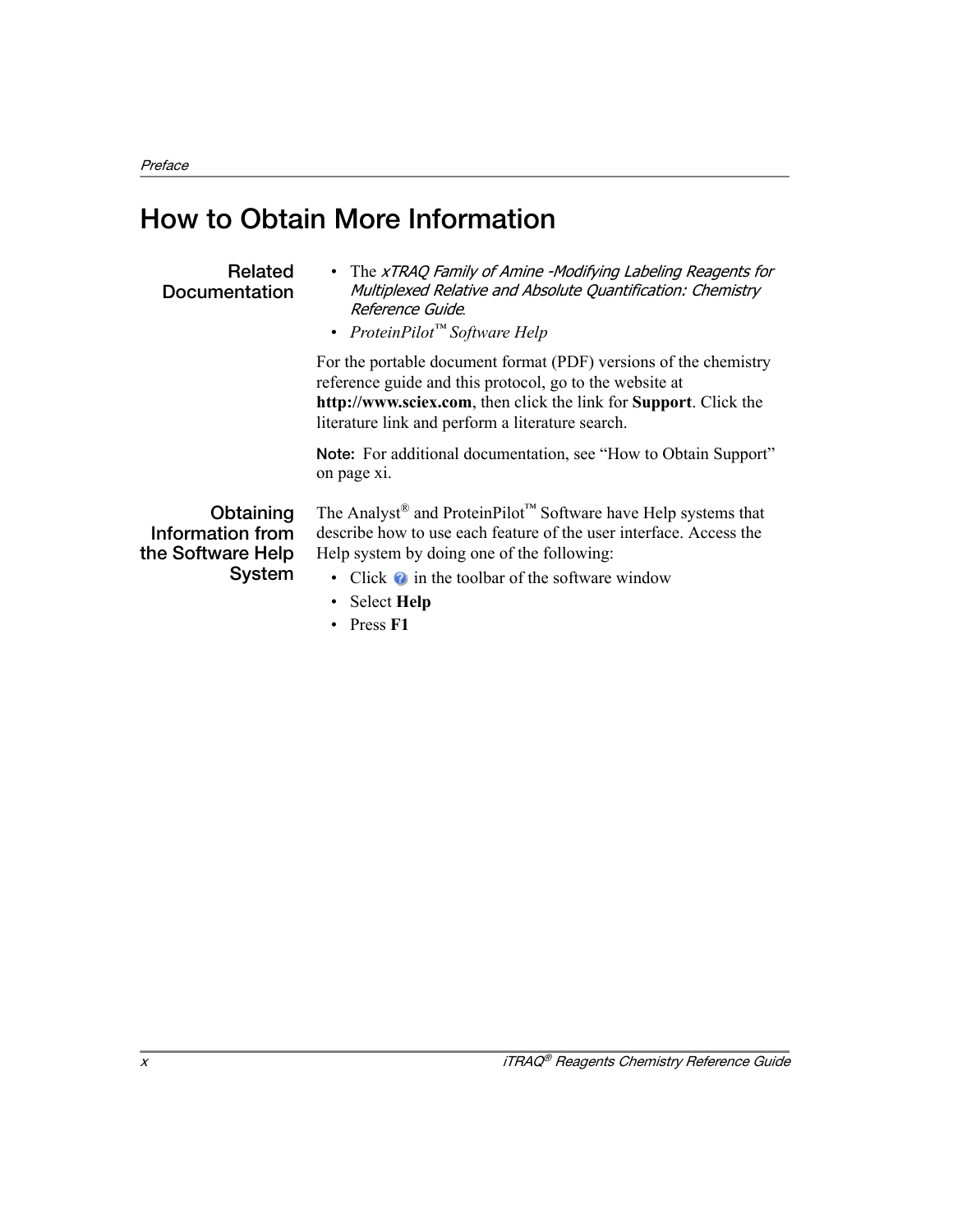## <span id="page-10-0"></span>**How to Obtain Support**

AB Sciex Pte. Ltd. is committed to meeting the needs of your research. Please go to **www.sciex.com** and go to the **Support** tab for local support information.

**Contacting Technical Support in North America**

To contact technical support:

- By telephone: Dial 1.877.740.2129
- By fax: Dial 1.650.627.2803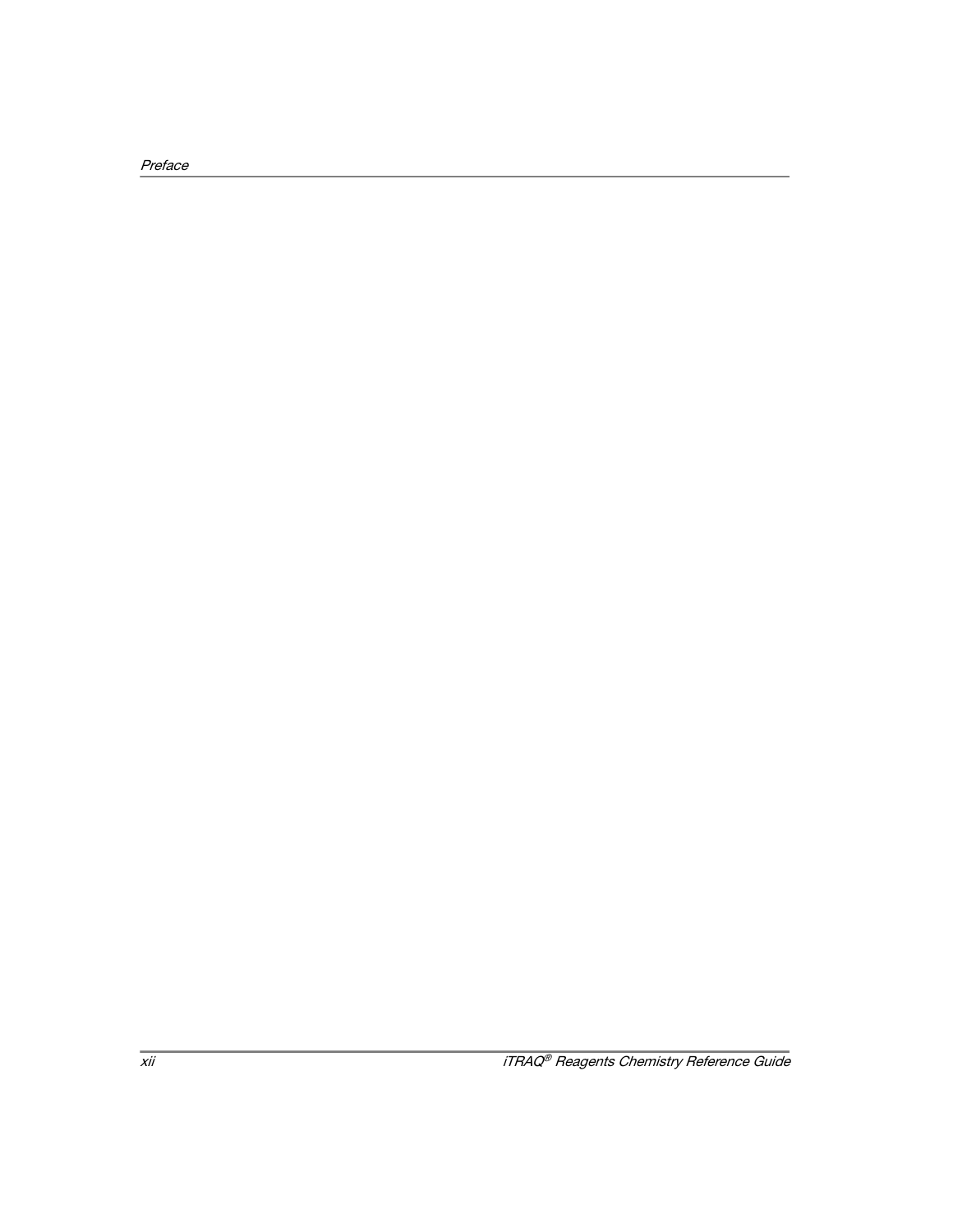# <span id="page-12-0"></span>Introduction to<br>iTRAQ® Reagents Chemistry 1 iTRAQ® Reagents Chemistry

#### This chapter covers: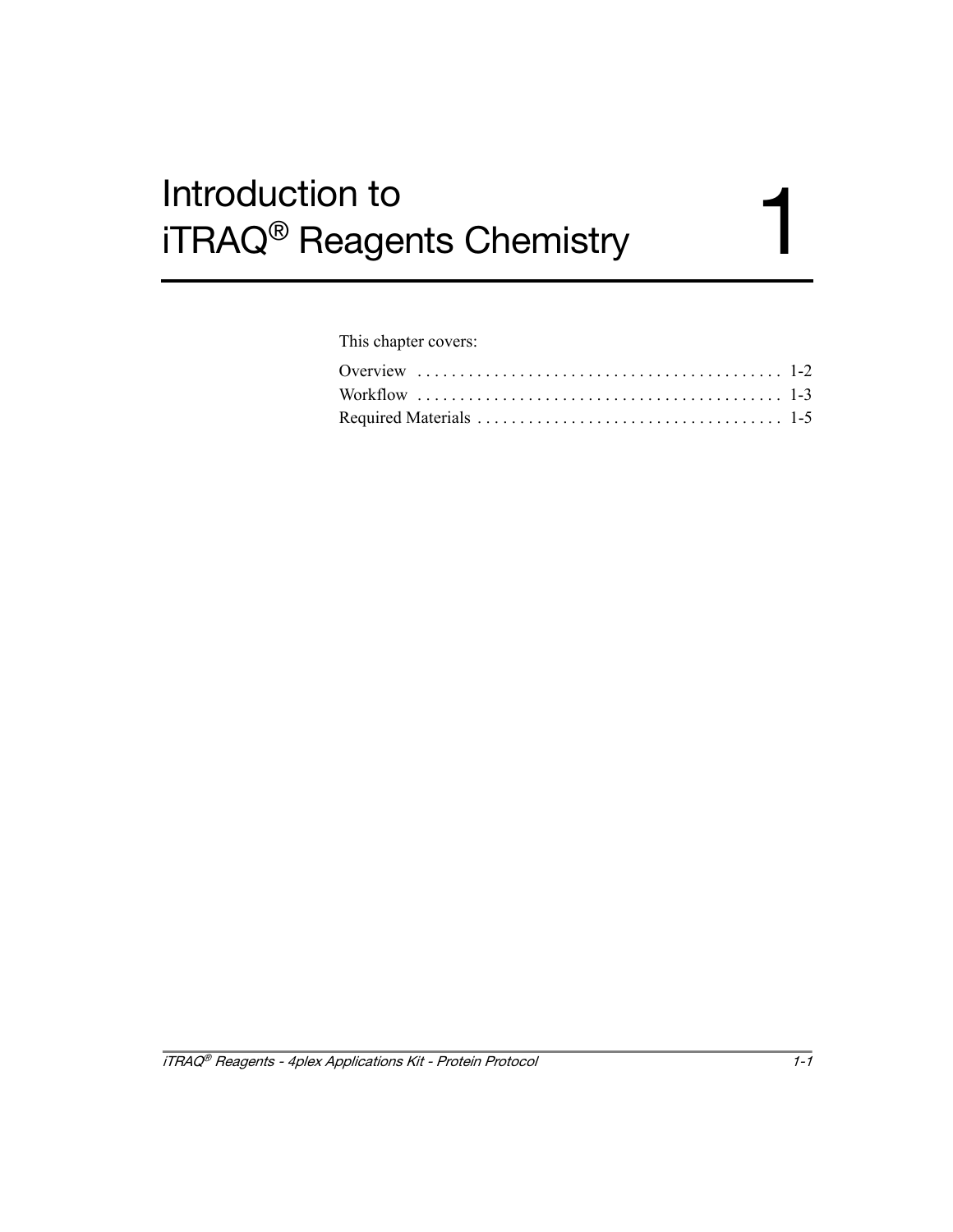## <span id="page-13-0"></span>**Overview**

 $iTRAQ^{\circledR}$  Reagents are provided as a set of four isobaric (same mass) reagents:

- iTRAQ<sup>®</sup> Reagent 4plex 114 (for 25 µg protein)
- iTRAQ<sup>®</sup> Reagent 4plex 115 (for 25 µg protein)
- iTRAQ<sup>®</sup> Reagent 4plex 116 (for 25 µg protein)
- iTRAQ<sup>®</sup> Reagent 4plex 117 (for 25 µg protein)

The use of four reagents allows multiplexing of up to four different samples in a single SDS-PAGE experiment with subsequent LC/MS/MS analysis.

**Product Capabilities**

Using iTRAQ Reagents to label proteins allows you to:

- Analyze normal, diseased, and drug-treated states in the same experiment or time-course study
- Run duplicate or triplicate analyses of the same sample in one experiment
- Label multiple peptides per protein, including those from proteins with post-translational modifications, in 1 to 2 hours at room temperature.
- Label multiple peptides per protein, increasing confidence in identification and quantitation

Select AB SCIEX mass spectrometry systems provide software features designed for easy analysis of iTRAQ Reagent applications data for relative and absolute quantitation.

**Kit Capacity iTRAQ® Reagents - 4plex Applications Kit - Protein** – Contains sufficient iTRAQ Reagents 114, 115, 116, and 117 (for 25 μg protein) to label 10 duplex, 6 three-plex, or 5 four-plex experiments.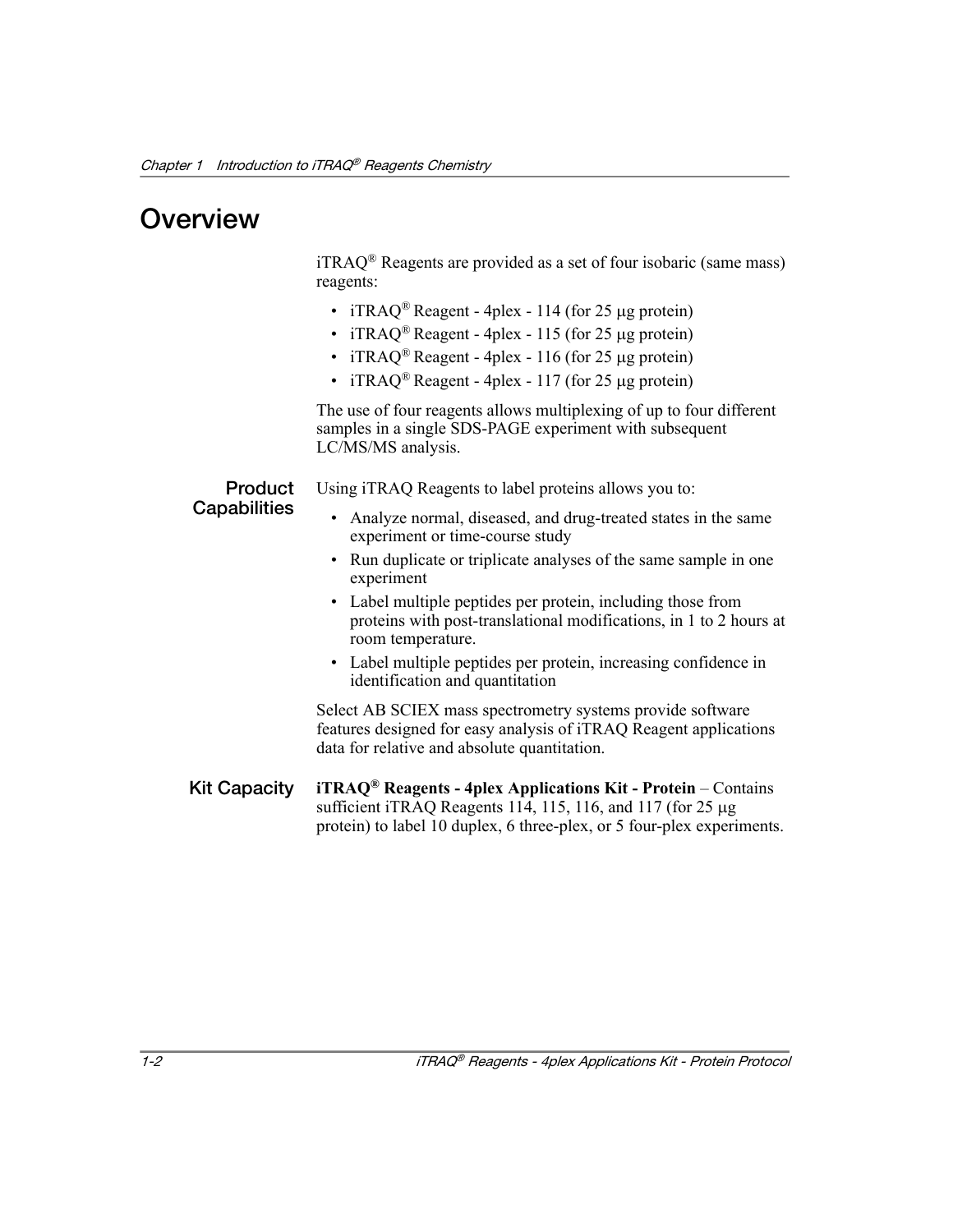#### **For More Information** Refer to the xTRAQ Family of Amine -Modifying Labeling Reagents for Multiplexed Relative and Absolute Quantification: Chemistry Reference Guide for supplementary information on:

- **iTRAQ Reagents chemistry**
- **iTRAQ Reagents kits and kit materials**
- How to test, run, and modify the iTRAQ Reagents protocol
- Sample handling guidelines
- Suggested LC/MS/MS conditions
- Software tools available for performing quantification

To order or download a copy of the guide, see ["How to Obtain More](#page-9-1)  [Information"](#page-9-1) on [page x.](#page-9-1)

## <span id="page-14-0"></span>**Workflow**

In the iTRAQ Reagent - 4plex (for 25 mg protein) protocol for protein applications, you reduce, cysteine block, and label each sample in a single tube. The single-tube process eliminates potential sample loss in individual samples that may cause inaccuracies in quantitation.

Then you combine all iTRAQ Reagent-labeled samples into one sample mixture for the SDS-PAGE separation, in-gel protein digestion, and LC/MS/MS analysis. If losses occur during analysis, each sample experiences the same loss and the peptide ratios are preserved.

Figure 1-1 summarizes the iTRAQ Reagents workflow. Up to four samples can be prepared and analyzed in a single experiment.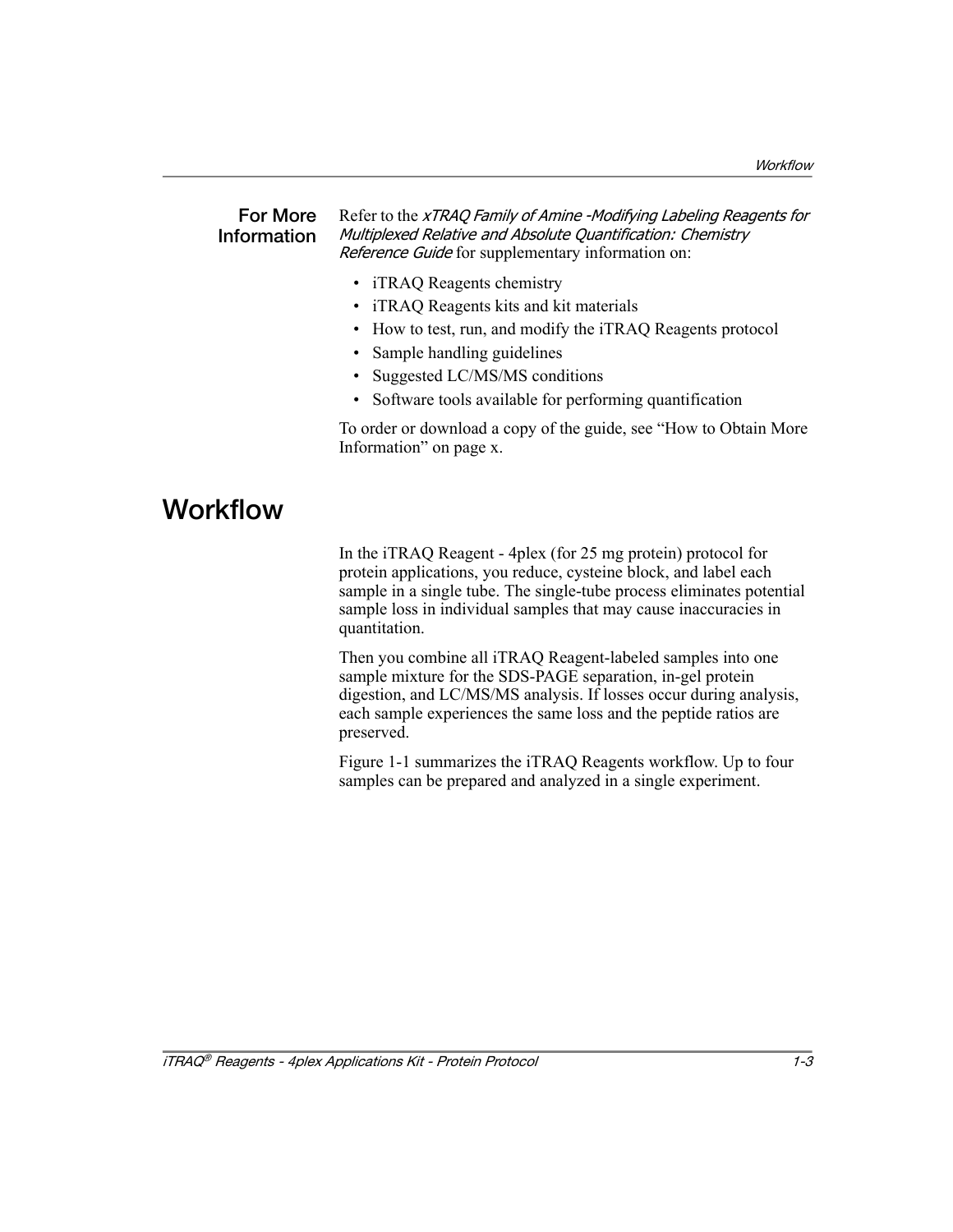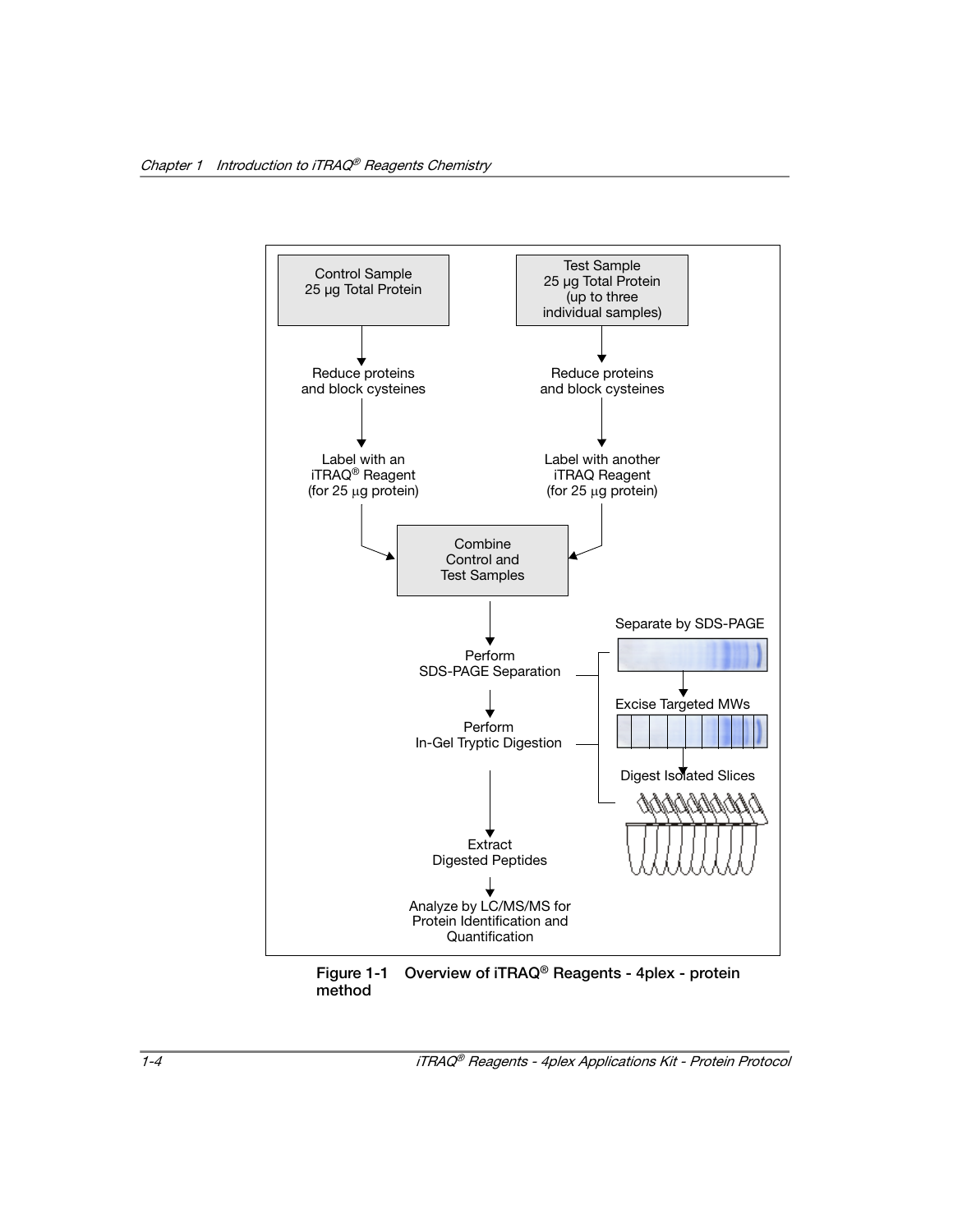## <span id="page-16-2"></span><span id="page-16-0"></span>**Required Materials**

### **User-Supplied Materials**

**WARNING** CHEMICAL HAZARD. Some of the chemicals referred to in this protocol (such as those in [Table 1-1\)](#page-16-1) are not provided with your kit. When using chemicals not provided by or purchased from us. obtain the material safety data sheets directly from their manufacturers. To receive additional copies of MSDSs purchased from us at no extra cost, see ["Obtaining MSDSs"](#page-5-0) on [page vi.](#page-5-0)

#### <span id="page-16-1"></span>**Table 1-1 User-supplied materials**

| Item                                                                                                           | <b>Quantity per Assay</b> |
|----------------------------------------------------------------------------------------------------------------|---------------------------|
| Disposable gloves                                                                                              | As needed                 |
| Test sample                                                                                                    | $25 \mu g$                |
| Control sample                                                                                                 | $25 \mu g$                |
| Pipettors and tips suitable for:<br>$\bullet$ 1 µL to 1 mL<br>• Gel loading                                    | As needed                 |
| Acetone, for acetone precipitation (optional)                                                                  | As needed                 |
| pH paper with pH range 6.5 to 10 (to test the pH of the<br>sample when labeling)                               | As needed                 |
| Milli-Q <sup>®</sup> water or equivalent (minimum 18.2 MOhms<br>water, conductivity maximum 0.05 µS/0.05 µMho) | $50 \mathrm{m}$           |
| Heating block, 60 °C                                                                                           | 1                         |
| Incubator, $37^{\circ}$ C                                                                                      | 1                         |
| Bench-top centrifuge                                                                                           | 1                         |
| Vortexer                                                                                                       | 1                         |
| Centrifugal vacuum concentrator                                                                                | 1                         |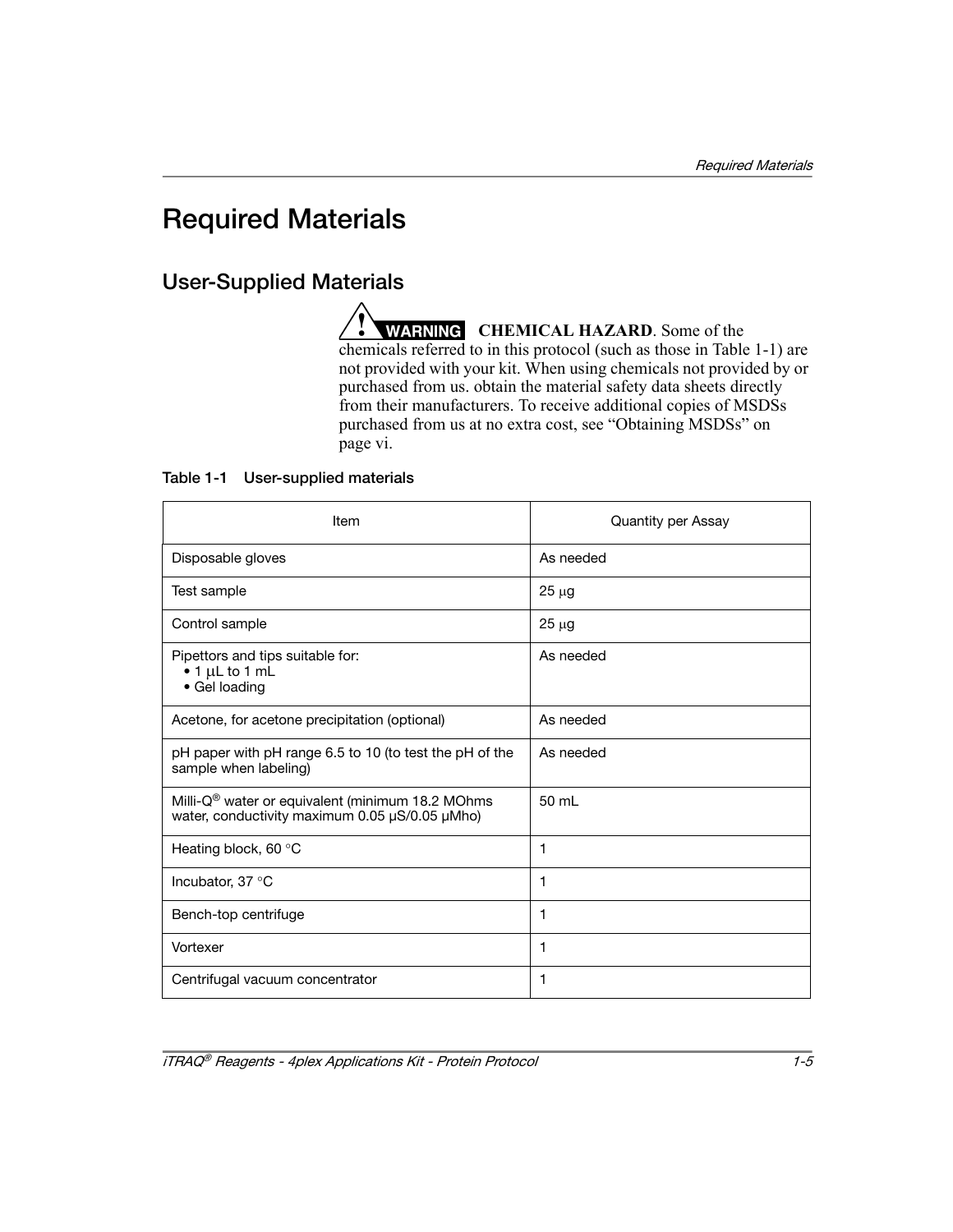|  |  | Table 1-1 User-supplied materials |
|--|--|-----------------------------------|
|--|--|-----------------------------------|

| Item                                                                                                                                                                                             | Quantity per Assay |  |  |  |  |  |  |  |
|--------------------------------------------------------------------------------------------------------------------------------------------------------------------------------------------------|--------------------|--|--|--|--|--|--|--|
| 1-D SDS-PAGE 1-mm mini-gel system                                                                                                                                                                | As needed          |  |  |  |  |  |  |  |
| Gel running buffer                                                                                                                                                                               | As needed          |  |  |  |  |  |  |  |
| SDS-PAGE sample buffer                                                                                                                                                                           | As needed          |  |  |  |  |  |  |  |
| Coomassie® blue aqueous gel staining solution                                                                                                                                                    | As needed          |  |  |  |  |  |  |  |
| Gel dehydration solution: 100% acetonitrile (ACN)                                                                                                                                                | 50 mL              |  |  |  |  |  |  |  |
| Gel washing buffer: 50% ACN in 100 mM ammonium<br>bicarbonate (NH <sub>4</sub> HCO <sub>3</sub> ), pH 8.0                                                                                        | 50 ml              |  |  |  |  |  |  |  |
| Extraction solvent: 50% ACN containing 0.1% TFA in<br>Milli-Q <sup>®</sup> water or equivalent                                                                                                   | 50 mL              |  |  |  |  |  |  |  |
| Ammonium bicarbonate (NH <sub>4</sub> HCO <sub>3</sub> ), 100 mM, pH 8.5                                                                                                                         | As needed          |  |  |  |  |  |  |  |
| Clean, single-edged razor blade or scalpel, for excising<br>gel bands                                                                                                                            | 1                  |  |  |  |  |  |  |  |
| Sonic water bath, for use when extracting peptides from<br>gel                                                                                                                                   | 1                  |  |  |  |  |  |  |  |
| Platform rocker for destaining gel                                                                                                                                                               | 1                  |  |  |  |  |  |  |  |
| Clean container for destaining gel                                                                                                                                                               | 1                  |  |  |  |  |  |  |  |
| Eppendorf tubes, 1.5-mL                                                                                                                                                                          | As needed          |  |  |  |  |  |  |  |
| Nano reversed-phase HPLC system                                                                                                                                                                  | 1                  |  |  |  |  |  |  |  |
| If you analyze using Nanospray™ ESI mass<br>spectrometry, either of the following tips:                                                                                                          | 1                  |  |  |  |  |  |  |  |
| New Objective, Inc. coated fused-silica PicoTips <sup>®</sup><br>(coating applied to tip end; Cat. #FS360-20-10-CE-<br>20). Also requires tubing fitting from LC Packings<br>(Cat. #TF-250/350). |                    |  |  |  |  |  |  |  |
| New Objective, Inc. distal-coated fused silica<br>$\bullet$<br>PicoTips <sup>®</sup> (Cat. #FS360-20-10-D-20).                                                                                   |                    |  |  |  |  |  |  |  |
| Aluminum foil (light protection during alkylation)                                                                                                                                               | As needed          |  |  |  |  |  |  |  |
| lodoacetamide, for blocking reduced cysteines                                                                                                                                                    | As needed          |  |  |  |  |  |  |  |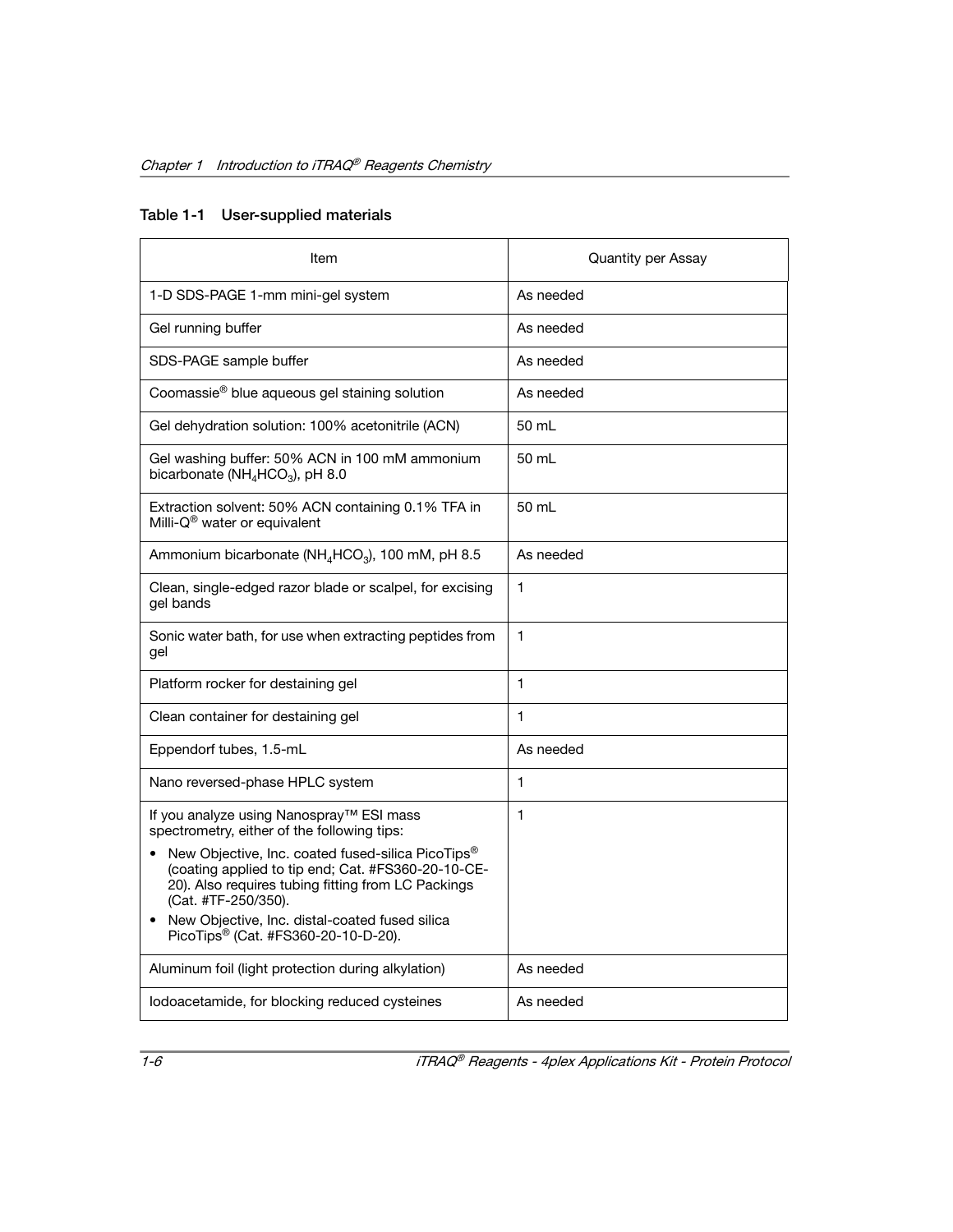#### **Table 1-1 User-supplied materials**

| Item                                                                                                                                              | Quantity per Assay |
|---------------------------------------------------------------------------------------------------------------------------------------------------|--------------------|
| Trypsin or alternative enzyme ffor example, our trypsin<br>with CaCl <sub>2</sub> , 10-pack (4352157) or our trypsin, TPCK, 8-<br>pack (4370285)] | As needed          |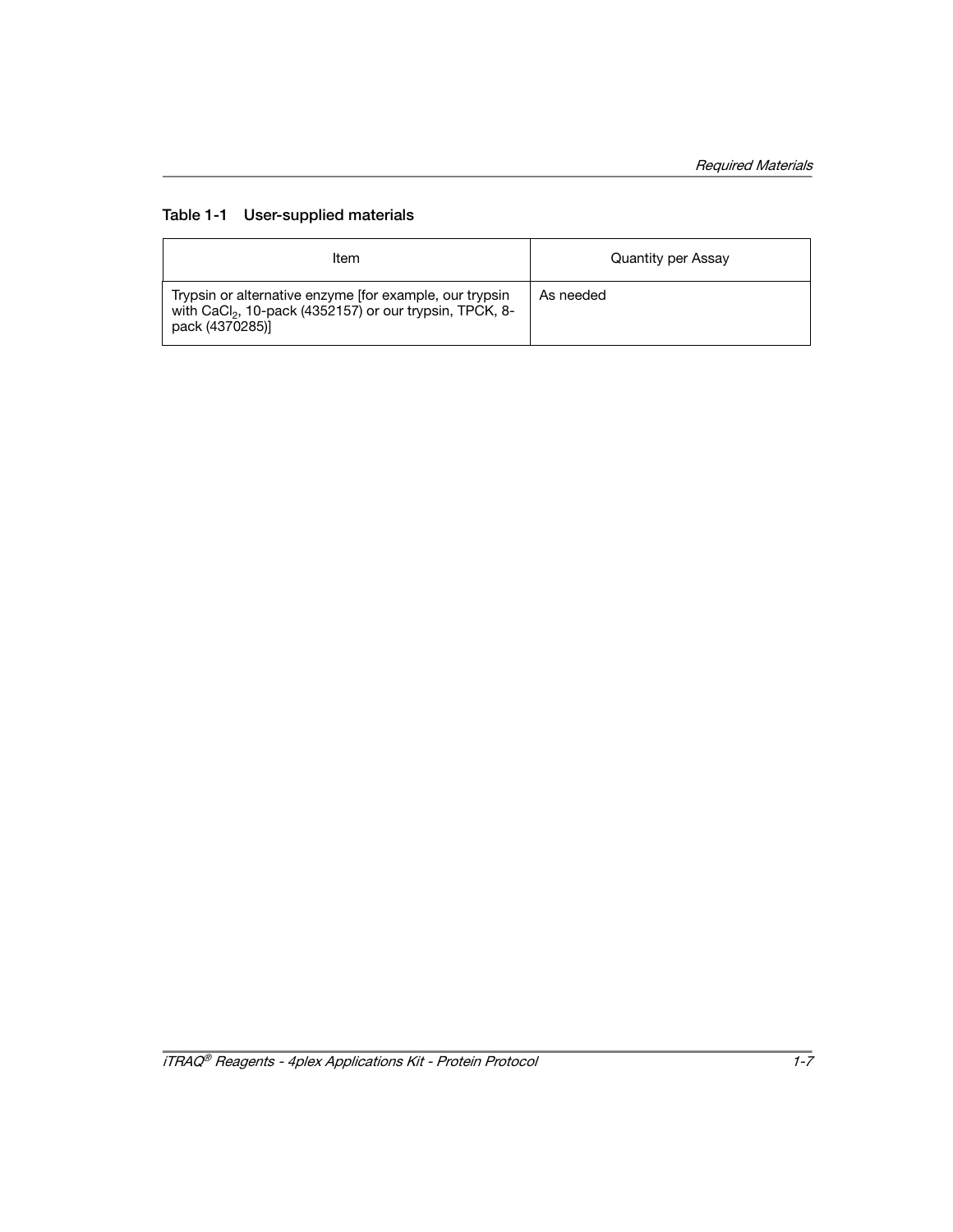### **Kit Materials**

**WARNING** CHEMICAL HAZARD. Some of the chemicals provided in your reagent kit may be hazardous. Before handling the reagents, read the material safety data sheets (MSDSs) that accompany your first shipment. Always follow the safety precautions (wearing appropriate protective eyewear, clothing, and gloves, etc.) presented in each MSDS. To receive additional copies of MSDSs at no extra cost, see ["Obtaining MSDSs"](#page-5-0) on [page vi.](#page-5-0)

When you receive the shipping container, immediately remove the reagent box from the container and store it at  $-15$  to  $-25$  °C. See [Table 1-2](#page-19-0) for materials contained in the kit.

#### <span id="page-19-0"></span>**Table 1-2 iTRAQ® Reagents - 4plex Applications Kit - Protein (PN 4374321) kit materials**

| Item                                                             | Quantity                     | Description                                                                                                                                                                                                                                   |  |
|------------------------------------------------------------------|------------------------------|-----------------------------------------------------------------------------------------------------------------------------------------------------------------------------------------------------------------------------------------------|--|
|                                                                  |                              |                                                                                                                                                                                                                                               |  |
| $iTRAQ^{\circledR}$ Reagent - 4plex - 114<br>(for 25 µg protein) | 5 vials                      | Amine-modifying reagent, used<br>for labeling.                                                                                                                                                                                                |  |
| $ITRAQ^{\circledR}$ Reagent - 4plex - 115<br>(for 25 µg protein) | 5 vials                      | One vial of a reagent labels $25 \mu$ g<br>of protein.                                                                                                                                                                                        |  |
| iTRAQ <sup>®</sup> Reagent - 4plex - 116<br>(for 25 µg protein)  | 5 vials                      |                                                                                                                                                                                                                                               |  |
| $iTRAQ^{\circledR}$ Reagent - 4plex - 117<br>(for 25 µg protein) | 5 vials                      |                                                                                                                                                                                                                                               |  |
| 6-Protein Mix                                                    | 1 vial.<br>$129 \mu g$ /vial | Used in testing the protocol.<br>Contains:<br>Bovine serum albumin (22 $\mu$ g)<br>$α$ -lactalbumin (10 μg)<br>٠<br>$\beta$ -galactosidase (38 µg)<br>Lysozyme $(10 \mu g)$<br>Apotransferrin (25 $\mu$ g)<br>$\alpha$ -lactoglobulin (24 µg) |  |
| Urea                                                             | 5 vials.<br>100 mg/vial      | Aids in solubilizing proteins.                                                                                                                                                                                                                |  |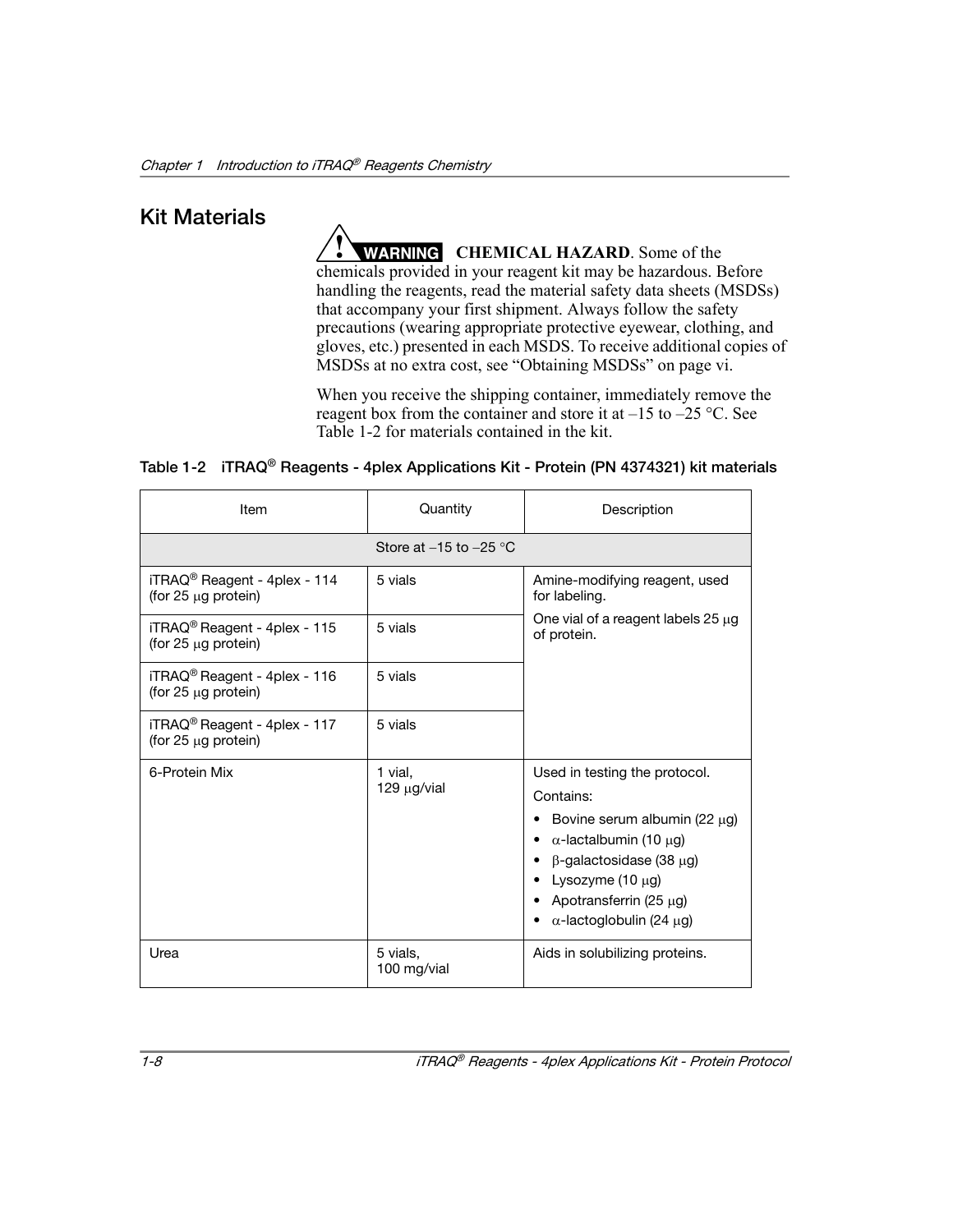| Item                                                                                   | Quantity                  | Description                                                                                                                                                    |  |  |
|----------------------------------------------------------------------------------------|---------------------------|----------------------------------------------------------------------------------------------------------------------------------------------------------------|--|--|
| <b>iTRAQ Dissolution Buffer</b>                                                        | 1 vial.<br>$1.5$ ml /vial | Dissolves the sample and buffers<br>the reaction. Buffer pH is 8.5.<br>Contains 0.5 M triethyammonium<br>bicarbonate.                                          |  |  |
| Denaturant (2% SDS)                                                                    | 1 vial.<br>50 µL/vial     | Disrupts the hydrogen,<br>hydrophobic, and electrostatic<br>interactions of the proteins.<br>Contains 2% SDS.                                                  |  |  |
| <b>Reducing Reagent</b>                                                                | 1 vial,<br>100 µL/vial    | Reduces the disulfide bonds of<br>the proteins. Contains 50 mM<br>tris-(2-carboxyethyl)phosphine<br>(TCEP).                                                    |  |  |
| Ethanol                                                                                | 1 vial.<br>$1.8$ mL       | Absolute, HPLC-grade or better.<br>Used to dissolve the<br><b>iTRAQ Reagents and optimize</b><br>labeling.                                                     |  |  |
| Documents                                                                              |                           |                                                                                                                                                                |  |  |
| <i><b>iTRAQ®</b></i> Reagents - 4plex<br><b>Applications Kit - Protein</b><br>Protocol | 1                         | Describes how to label protein<br>samples with <i>iTRAQ</i> Reagents<br>(for 25 µg protein) and to<br>subsequently separate labeled<br>proteins with SDS-PAGE. |  |  |
| Certificate of Analysis                                                                | 1                         | Provides lot-purity information to<br>enter in the ProteinPilot™<br>Software.                                                                                  |  |  |

### **Table 1-2 iTRAQ® Reagents - 4plex Applications Kit - Protein (PN 4374321) kit materials**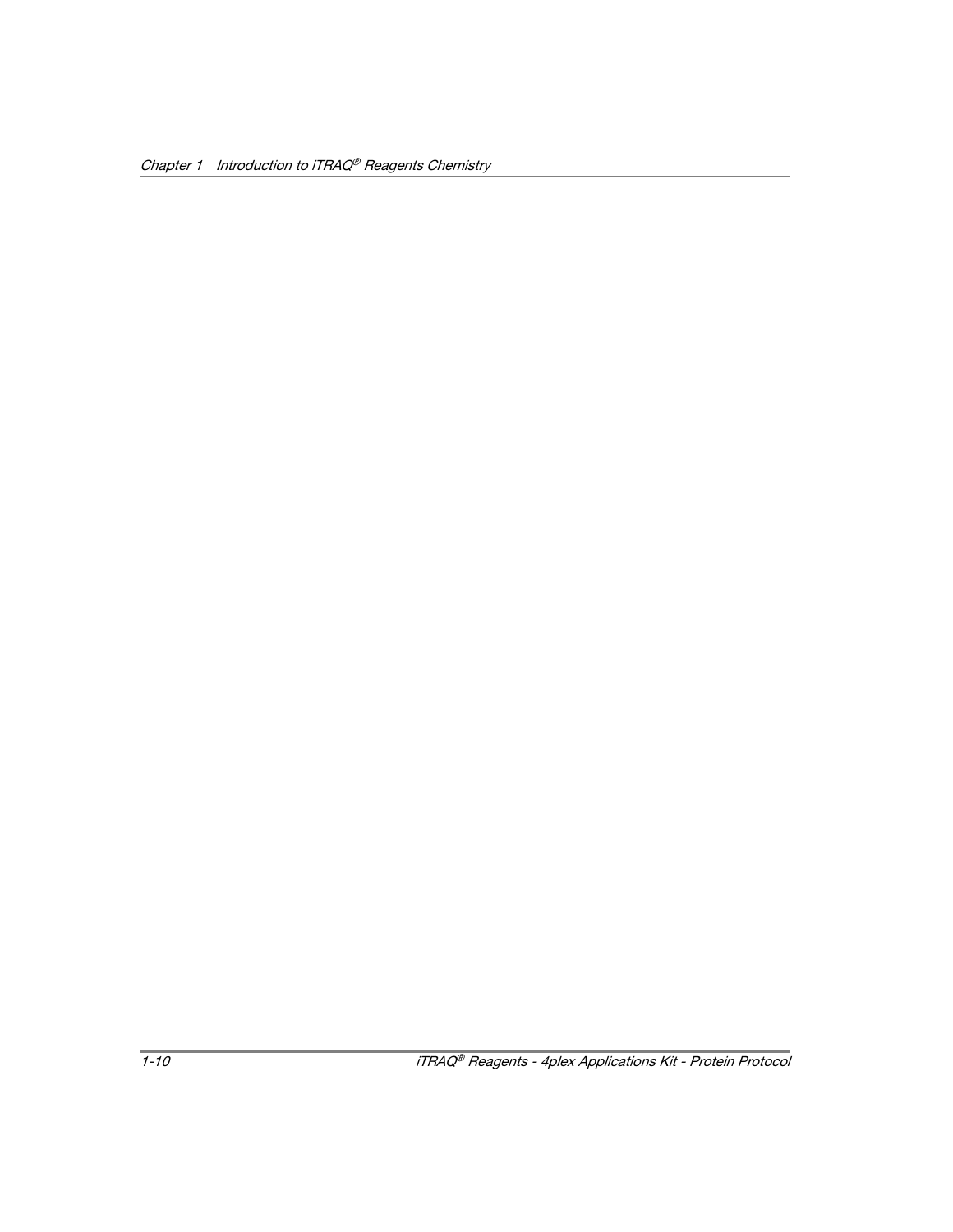# <span id="page-22-0"></span>iTRAQ<sup>®</sup> Reagents -<br>4plex - Protein Protocol 4plex - Protein Protocol 2

This chapter covers:

| Testing the Protocol $\ldots \ldots \ldots \ldots \ldots \ldots \ldots \ldots \ldots \ldots \ldots$ 2-3 |  |
|---------------------------------------------------------------------------------------------------------|--|
|                                                                                                         |  |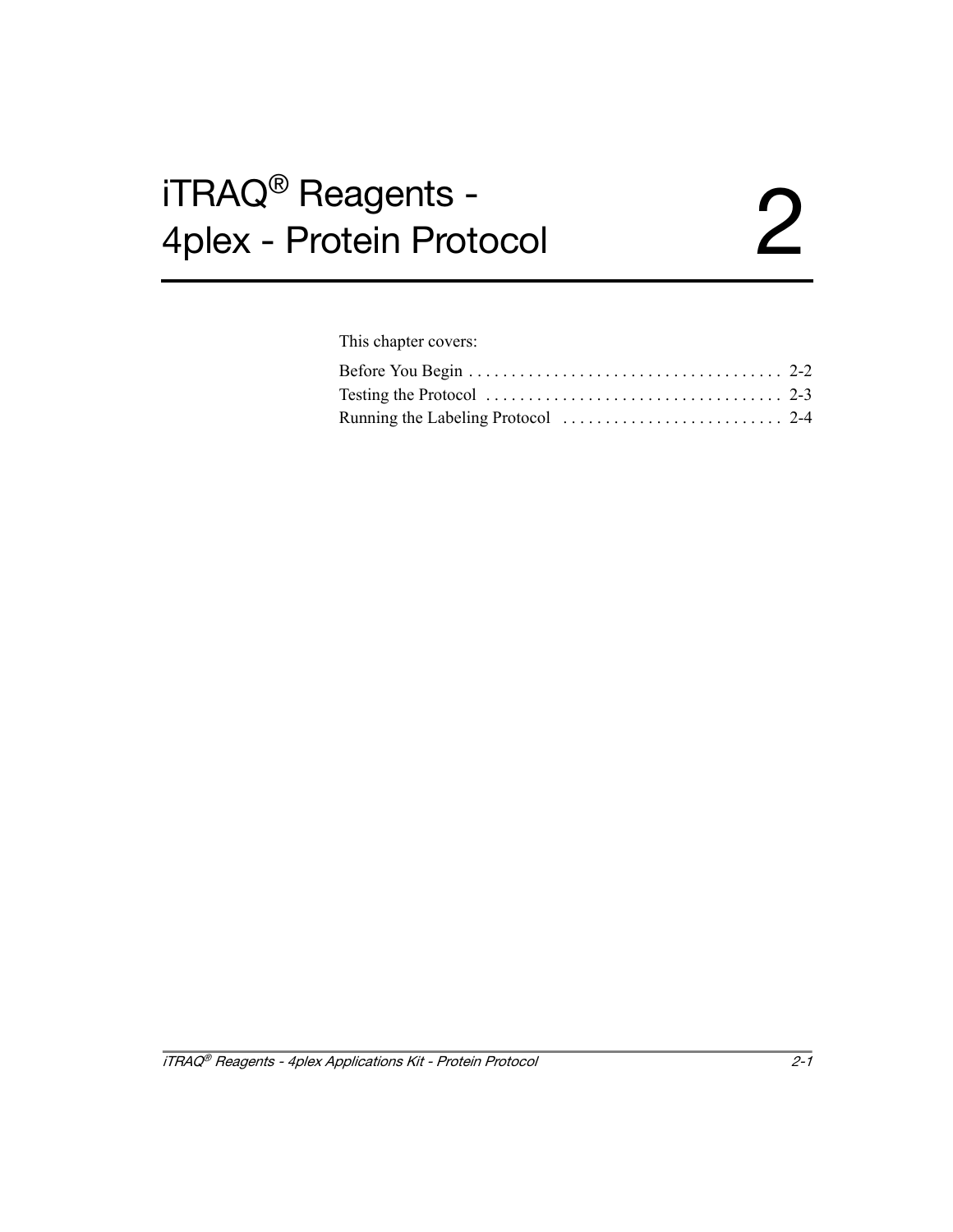## <span id="page-23-0"></span>**Before You Begin**

#### **Required Materials** See ["Required Materials" on page 1-5.](#page-16-2)

**Removing Interfering Substances**

Thiols and primary amines in your sample can interfere with the  $iTRAQ^®$  Reagents - 4plex - Protein Protocol. If your sample contains any of the substances shown in [Table 2-1](#page-23-1), perform acetone precipitation (page 2-3) to clean up the sample.

**Note:** The list of interfering substances in the *xTRAQ Family of Amine -Modifying Labeling Reagents for Multiplexed Relative and Absolute Quantification: Chemistry Reference Guide* includes additional substances. The chemistry guide is written for labeling peptides after tryptic digestion, a process sensitive to interfering substances. The process for labeling proteins as described in this protocol is less affected by interfering substances. In this protocol, the labeled proteins undergo SDS-PAGE separation, then tryptic digestion. Some of the substances that may interfere with tryptic digestion are removed during the SDS-PAGE separation.

#### <span id="page-23-1"></span>**Table 2-1 Substances that may interfere with the iTRAQ® Reagents reaction**

| <b>Potential Interfering Substance</b>                                                                                                                                                                                                                                                                                    | Potential Interference                                                   | When to Perform Acetone<br>Precipitation      |
|---------------------------------------------------------------------------------------------------------------------------------------------------------------------------------------------------------------------------------------------------------------------------------------------------------------------------|--------------------------------------------------------------------------|-----------------------------------------------|
| Thiols, for example, DTT and<br>mercaptoethanol                                                                                                                                                                                                                                                                           | Interfere with cysteine<br>blocking.                                     | Before beginning the<br>protocol              |
| Primary amines, for example, those in:<br>Ammonium acetate<br>٠<br>Ammonium bicarbonate<br>Ammonium citrate<br>Ammonium tartrate<br>٠<br>-3. AMPD [2-amino-2-methyl-1,3-<br>propanediol<br>Aminoquanidine bicarbonate salt<br>٠<br>AMP [2-amino-2-methyl-1-propanol]<br>٠<br>Ethanolamine<br>Gly-gly<br>٠<br>Tris buffers | React with<br>iTRAQ <sup>®</sup> Reagents,<br>interfering with labeling. | Before labeling with<br><b>iTRAQ Reagents</b> |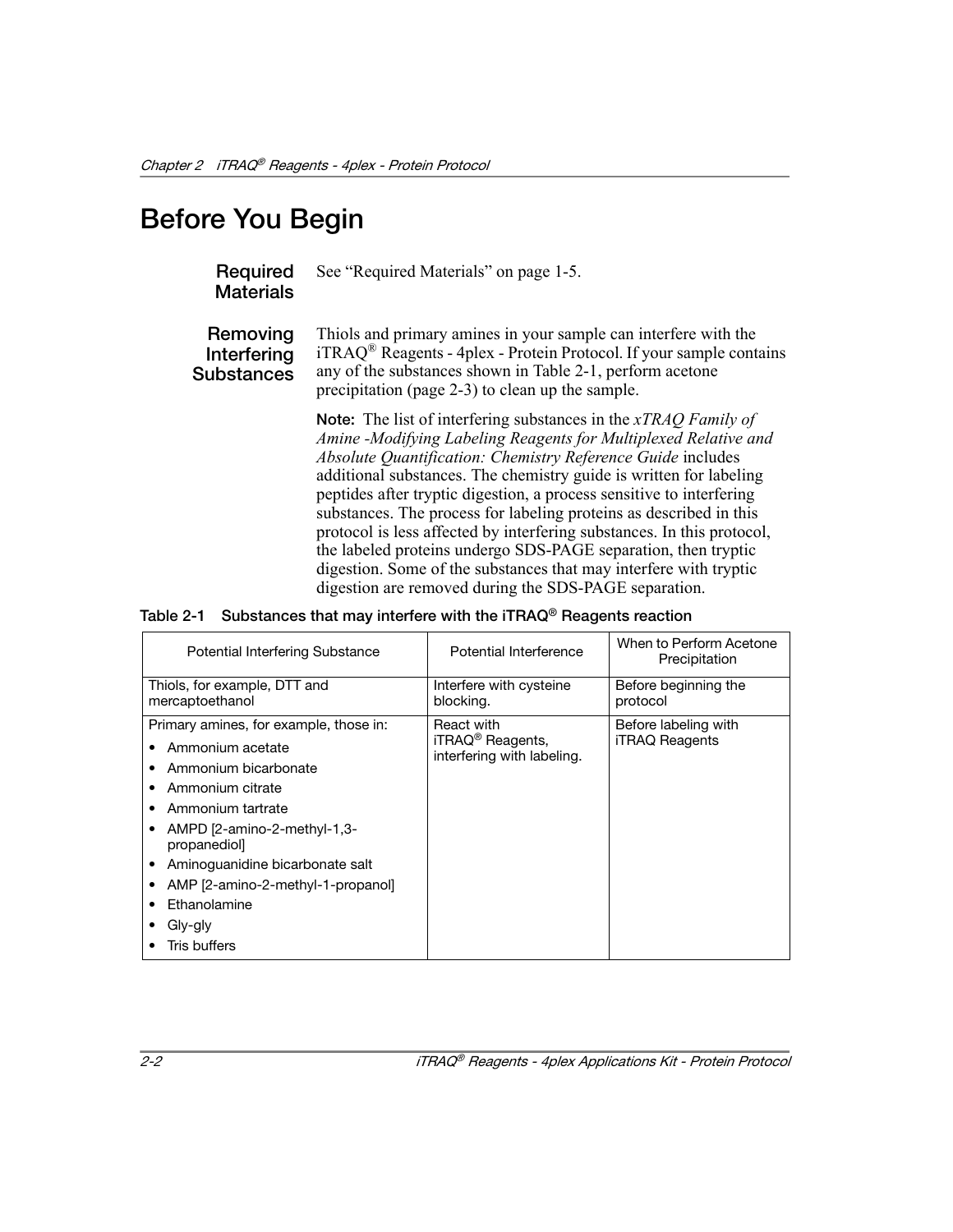#### **Acetone Precipitation**

**WARNING CHEMICAL HAZARD**. **Acetone** is a flammable liquid and vapor. Exposure may cause eye, skin, and upper respiratory tract irritation. Prolonged or repeated contact may dry the skin. Exposure may cause central nervous system depression. Keep away from heat, sparks, and flame. Read the MSDS, and follow the handling instructions. Wear appropriate protective eyewear, clothing, and gloves.

To clean up a sample by acetone precipitation:

- 1. Chill acetone to  $-20$  °C and the sample tube containing the sample to 4 °C.
- 2. Add six volumes of cold acetone to the cold sample tube.
- 3. Invert the tube three times.
- 4. Incubate the tube at  $-20$  °C until a flocculent forms (30 minutes) to 4 hours).
- 5. Spin at  $6,000 \times g$  for 10 minutes.
- 6. Decant the acetone. Do not dry.
- 7. Use the precipitated pellet as your sample in "Reducing the Proteins and Blocking Cysteine," [step 1, page 2-5](#page-26-0).

## <span id="page-24-0"></span>**Testing the Protocol**

To verify that your sample preparation protocol does not interfere with the iTRAQ Reagents labeling, it is strongly recommended that you run a control sample through the entire protocol before you run an actual experiment. If you lack enough control sample to test the protocol, prepare a sample using your sample conditions and the 6- Protein Mix provided in the kit. Label the 6-Protein Mix sample with one of the iTRAQ Reagents. One vial of 6-Protein Mix (containing 129 μg of protein) is enough for five iTRAQ Reagent (for 25 μg protein) labeling reactions.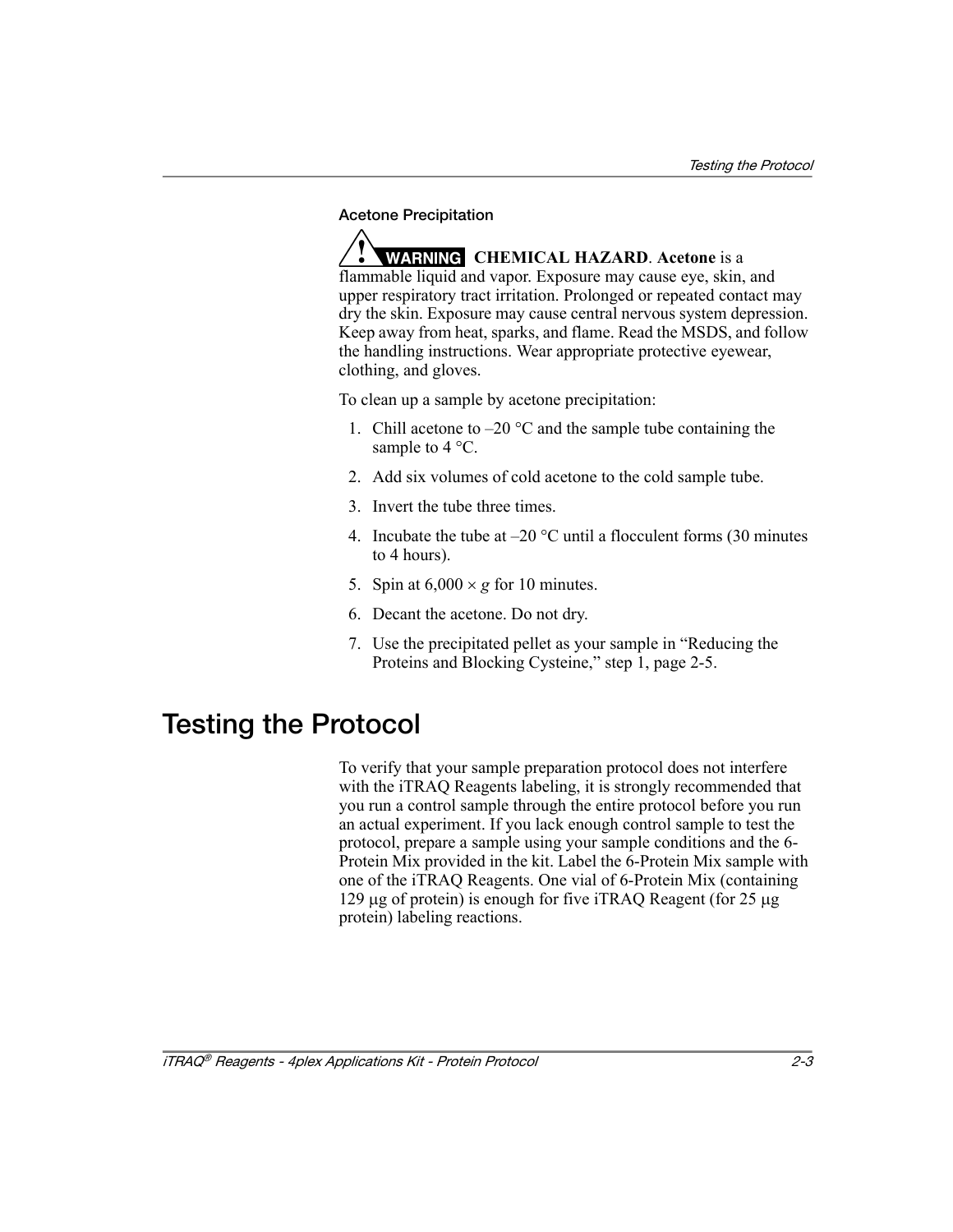<span id="page-25-1"></span>**Sample Solubility** If your sample is insoluble after adding Dissolution Buffer and Denaturant ([steps 1](#page-26-0) and [2](#page-26-2) on [page 2-5](#page-26-0)), choose an alternative detergent/denaturant or buffer from Table 2-2. These buffers are free of primary amines and can buffer at pH 8.0 to 8.5 when used at a concentration of at least 0.3 M. During the labeling reaction, the buffer concentration must be at a level of at least 0.06 M.

> For more information about solubilizing samples, see the *xTRAQ* Family of Amine -Modifying Labeling Reagents for Multiplexed Relative and Absolute Quantification: Chemistry Reference Guide.

#### **Table 2-2 Recommended alternative detergents/denaturants and buffers**

| Alternative Detergent/Denaturant                                                                                                                                                                                                                                                                                                                                                       |                                                                                                      | Alternative Buffer                                                                                                                                      |
|----------------------------------------------------------------------------------------------------------------------------------------------------------------------------------------------------------------------------------------------------------------------------------------------------------------------------------------------------------------------------------------|------------------------------------------------------------------------------------------------------|---------------------------------------------------------------------------------------------------------------------------------------------------------|
| $\cdot$ SDS<br>OG (octyl B-D-glucopyranoside)<br>• $NP^{\circledR}$ -40<br>• Triton <sup>®</sup> $X-100$<br>• Tween <sup>®</sup> 20<br><b>CHAPS</b><br>$\bullet$<br>Urea $(6 M)$<br>$\bullet$<br><b>IMPORTANT!</b> When using urea, always use<br>a fresh solution. When reducing a sample<br>containing urea, incubate the tubes at 37 $\degree$ C<br>for 1 hour (step 6 on page 2-5) | <b>BES</b><br>$\bullet$<br><b>BICINE</b><br>Boric acid<br><b>CHES</b><br><b>DIPSO</b><br><b>EPPS</b> | HEPBS<br>٠<br><b>HEPES</b><br>٠<br><b>HEPPSO</b><br>٠<br>MOBS<br>٠<br><b>MOPS</b><br>٠<br>Phosphate buffer<br>٠<br>$\bullet$ PIPFS<br><b>POPSO</b><br>٠ |

**Modifications** If the protocol test fails, modify your sample preparation or the protocol according to the guidelines in the *xTRAQ Family of Amine* -Modifying Labeling Reagents for Multiplexed Relative and Absolute Quantification: Chemistry Reference Guide.

## <span id="page-25-2"></span><span id="page-25-0"></span>**Running the Labeling Protocol**

Running the iTRAQ Reagents 4plex protocol for 25 μg protein applications involves:

- Denaturing the sample, reducing the sample, and blocking the cysteines
- Labeling the proteins with iTRAQ Reagents (for 25 μg protein)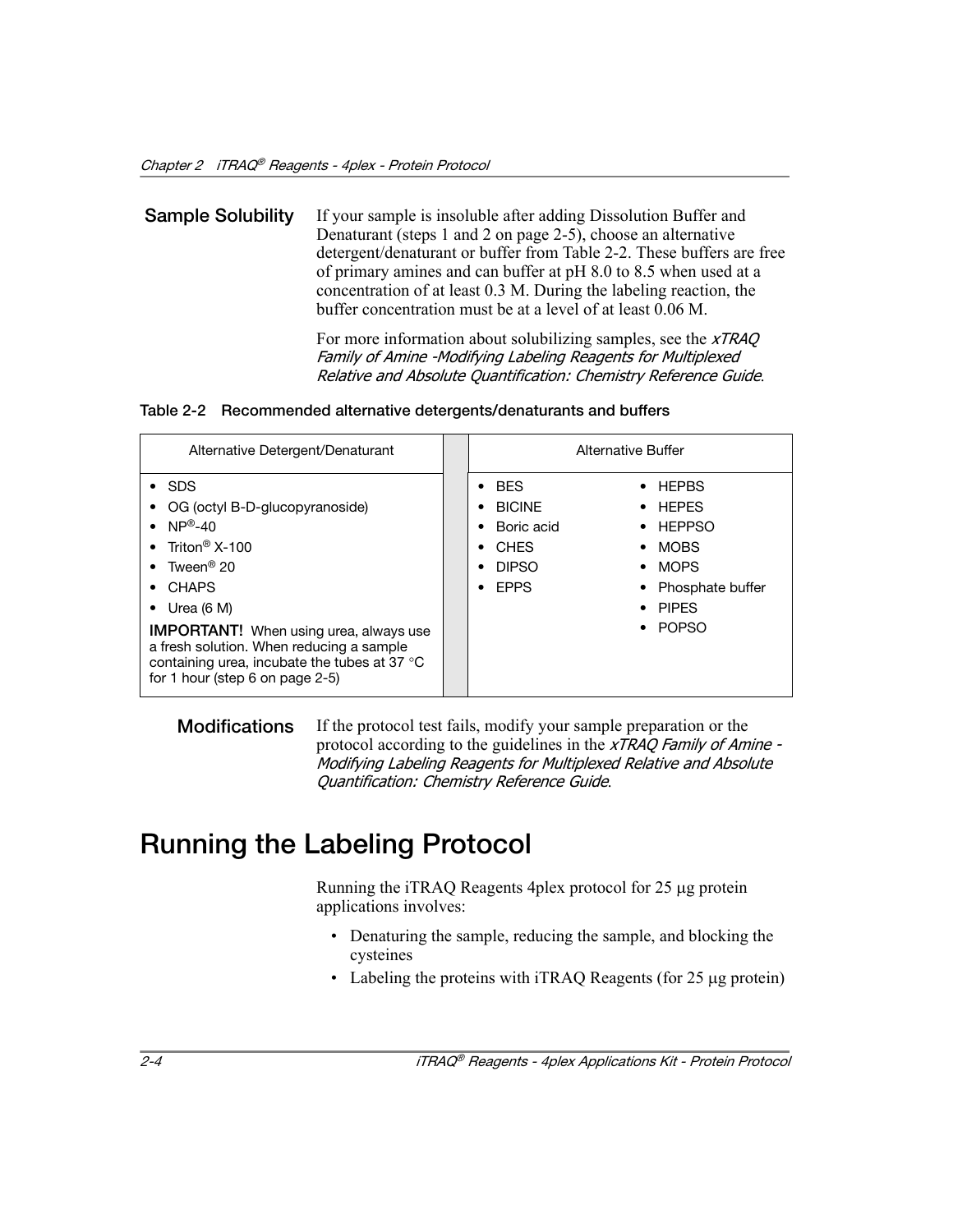### **Reducing the Proteins and Blocking Cysteine**

**WARNING** CHEMICAL HAZARD. Read the MSDS, and follow the handling instructions. Wear appropriate protective eyewear, clothing, and gloves.

**Denaturant (2% SDS)** causes eye and skin irritation. **Reducing Reagent** causes eye, skin, and respiratory tract irritation. **Urea** may cause eye, skin and respiratory tract irritation.

**IMPORTANT!** If your sample contains thiols, perform acetone precipitation (see "Acetone Precipitation" on page 2-3).

- <span id="page-26-0"></span>1. To each of up to four sample tubes containing 5 to 25 μg of sample, add 20 μL iTRAQ Dissolution Buffer.
- <span id="page-26-2"></span>2. Add 1 μL of Denaturant (2% SDS).
- 3. Vortex to mix.

If the sample does not dissolve, see ["Sample Solubility" on](#page-25-1)  [page 2-4.](#page-25-1)

- 4. To each sample tube, add 2 μL Reducing Reagent.
- 5. Vortex to mix, then spin.
- <span id="page-26-1"></span>6. Incubate the tubes at 60 °C for 1 hour.

**IMPORTANT!** If your sample contains urea, incubate at 37 °C for 1 hour. The lower incubation temperature minimizes carbamylation.

- 7. Spin to bring the sample to the bottom of the tube.
- 8. Prepare a fresh solution of 200 mM iodoacetamide.

For example, dissolve 37.0 mg of iodoacetamide in 1 mL Milli-Q water or equivalent. If you have the resources to accurately weigh smaller amounts, you can prepare a smaller volume.

**IMPORTANT!** The 200 mM iodoacetamide solution must be freshly prepared to avoid the presence of the degradation byproduct iodine that may cause your sample to oxidize.

- 9. To each tube, add 1 μL of 200 mM iodoacetamide.
- 10. Vortex to mix, then spin.
- 11. Incubate the tubes in the dark at room temperature for 30 min.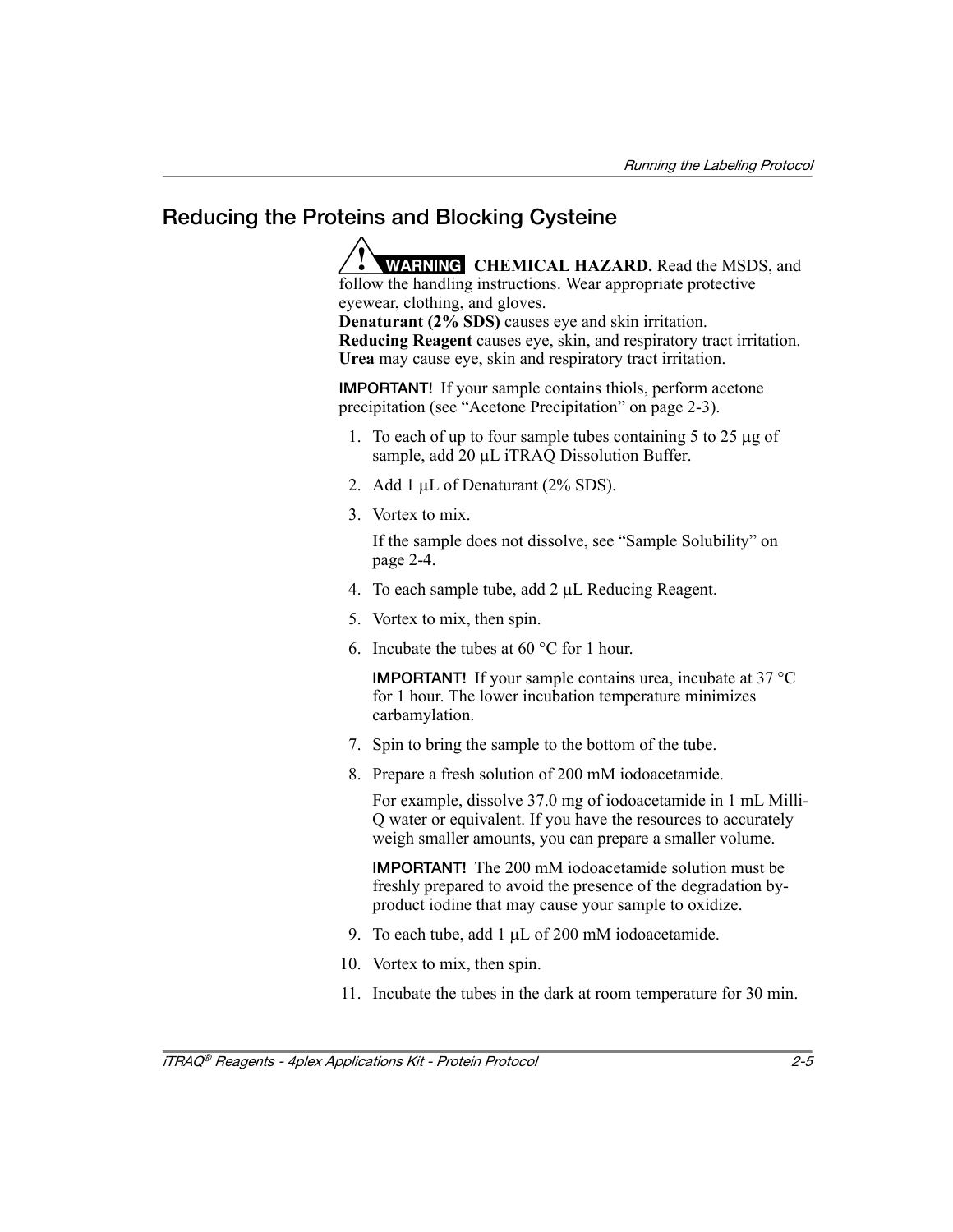## **Labeling the Samples with iTRAQ® Reagents**

**WARNING** CHEMICAL HAZARD. Read the MSDS and follow the handling instructions. Wear appropriate protective eyewear, clothing, and gloves.

**Ethanol** is a flammable liquid and vapor. Exposure causes eye, skin, and respiratory tract irritation and may cause central nervous system depression and liver damage.

**iTRAQ™ Reagents 114-117** cause eye and respiratory tract irritation. Exposure may cause blood damage.

- 1. Inspect sample tubes for precipitate.
	- If no precipitate is present, add 20 μL of Milli-Q water or equivalent.
	- If precipitate is present:

a. Reconstitute 1 vial of urea in 250 μL of Milli-Q water or equivalent.

- b. Add 20 μL of the urea solution to the sample tube.
- 2. Vortex to mix, then spin. Ensure the sample is dissolved before completing [step 7](#page-27-0).

**IMPORTANT!** The sample must be completely in dissolved before iTRAQ Reagent labeling.

- 3. Allow each required vial of iTRAQ Reagent 4plex (for 25 mg protein) to reach room temperature.
- 4. Spin to bring the solution to the bottom of the tube.
- 5. Add 50 μL of ethanol to each vial of room-temperature iTRAQ Reagent - 4plex (for 25 mg protein).
- 6. Vortex each vial to mix, then spin.
- <span id="page-27-0"></span>7. Transfer the entire contents of an iTRAQ Reagent - 4plex (for 25 mg protein) to each sample tube.

For example, for a duplex-type experiment, transfer the contents of the iTRAO<sup>®</sup> Reagent - 4plex - 114 (for 25 µg protein) to sample 1 tube and transfer the contents of the iTRAO<sup>®</sup> Reagent -4plex - 117 (for 25 μg protein) to the sample 2 tube.

- 8. Vortex each tube to mix, then spin.
- 9. Incubate the tubes at room temperature for 2 hours.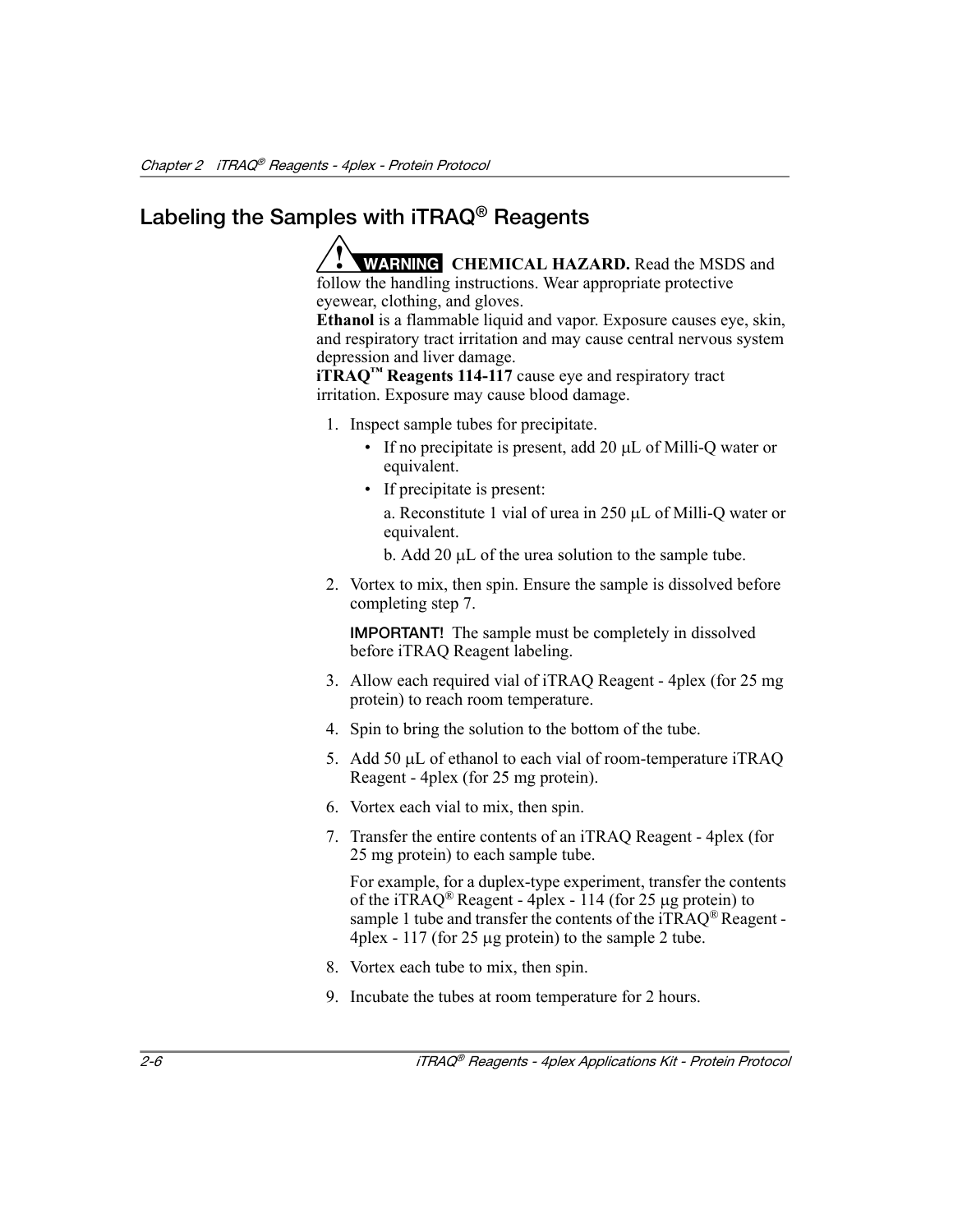## **Combining the iTRAQ® Reagents-Labeled Samples**

WARNING CHEMICAL HAZARD.

**iTRAQ™ Reagents 114-117** cause eye and respiratory tract irritation. Exposure may cause blood damage. Read the MSDS, and follow the handling instructions. Wear appropriate protective eyewear, clothing, and gloves.

- 1. Spin each iTRAQ Reagent-labeled sample tube to bring the solution to the bottom of the tube.
- 2. Combine the contents of each iTRAQ Reagent-labeled sample tube into one tube.
- 3. Vortex to mix, then spin.
- <span id="page-28-0"></span>4. Dry the sample in a centrifugal vacuum concentrator.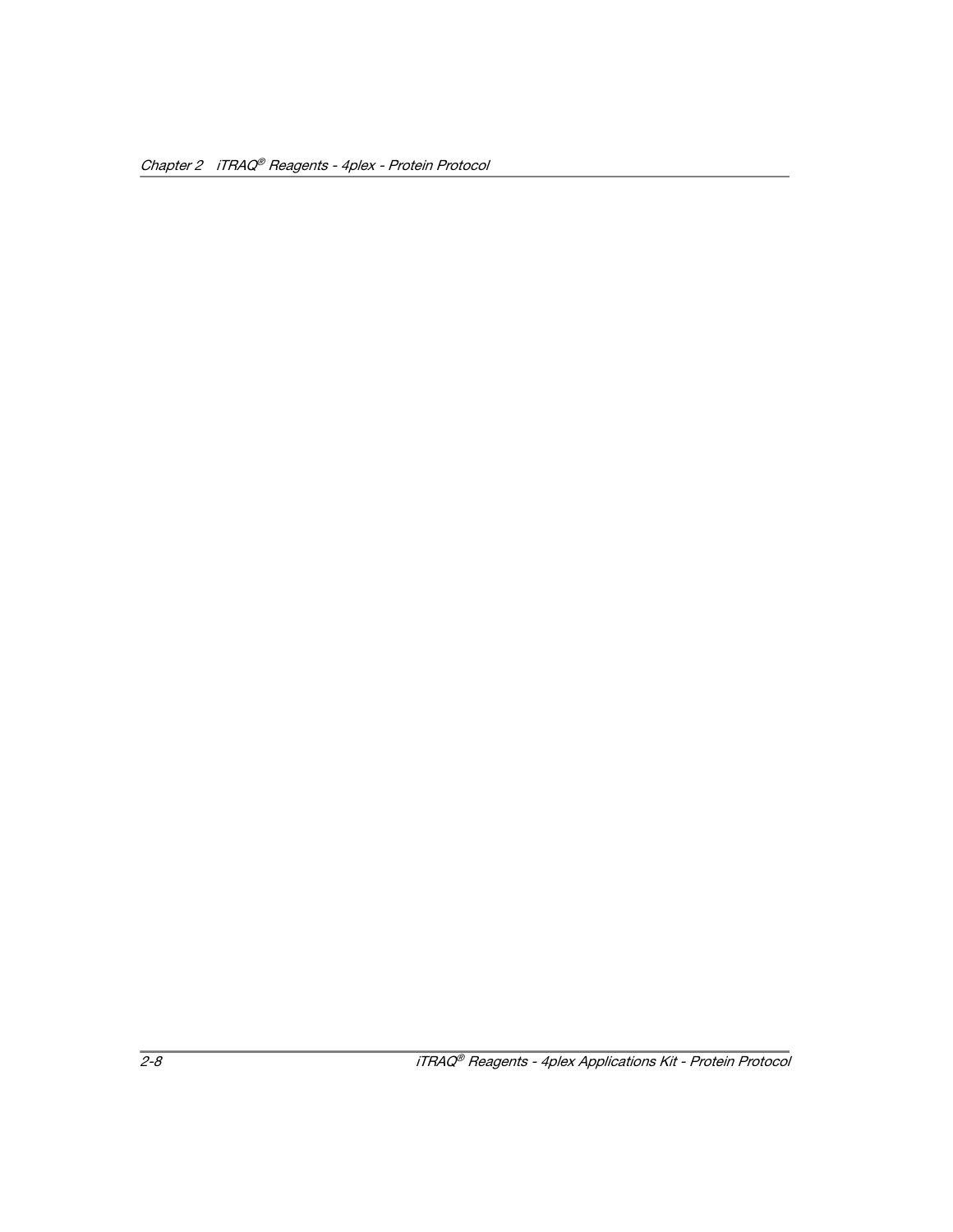<span id="page-30-0"></span>This chapter covers:

| Performing SDS-PAGE Separation on a 1-mm Mini-gel System 3-2 |  |
|--------------------------------------------------------------|--|
|                                                              |  |
|                                                              |  |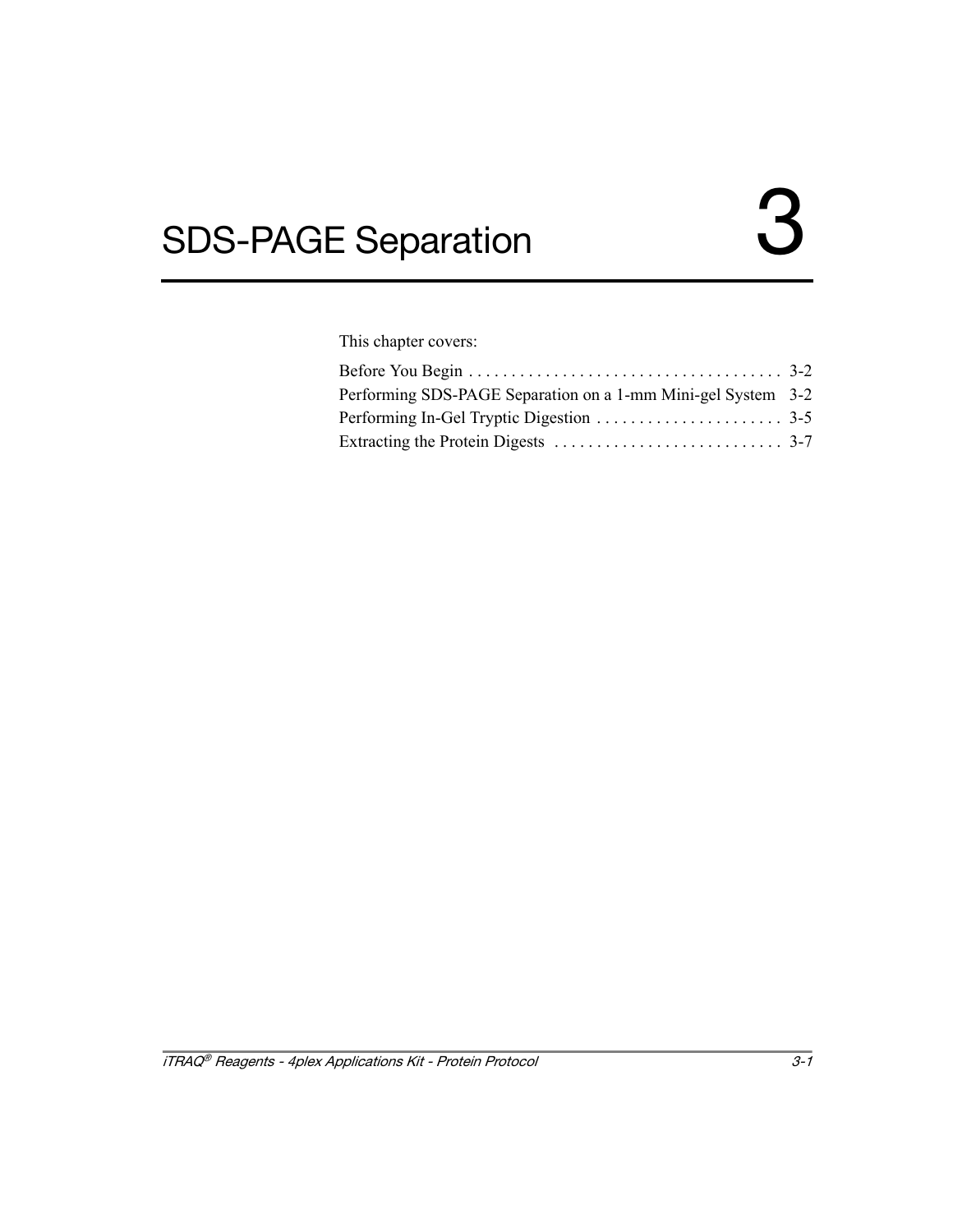This section describes:

- Separating the iTRAQ<sup>®</sup> Reagents-labeled samples using an SDS-PAGE 1-mm mini-gel system
- Performing in-gel tryptic digestion
- Extracting the protein digests and reconstituting the protein digests for LC/MS/MS analysis

## <span id="page-31-0"></span>**Before You Begin**

**Required Materials** See ["Required Materials" on page 1-5.](#page-16-2)

**Using an Alternative Enzyme**

The procedure for in-gel digestion in this protocol uses tryptic digestion, resulting in large molecular weight peptides and reduced sample complexity.

To generate a greater number of peptides and improve protein coverage, use an alternative digestion enzyme, such as chymotrypsin. See ["Selecting an Alternative Enzyme" on page 3-5](#page-34-1).

## <span id="page-31-1"></span>**Performing SDS-PAGE Separation on a 1-mm Mini-gel System**

**Loading and Running the Gel**

1. For loading sample on to the SDS-PAGE system, reconstitute the combined iTRAQ Reagent-labeled sample (from [step 4 on](#page-28-0)  [page 2-7](#page-28-0)) in an appropriate volume of SDS-PAGE sample buffer.

The maximum suggested protein load per gel lane is 50 to 100 μg of combined protein, depending on the size of the wells. The procedure in ["Running the Labeling Protocol" on page 2-4](#page-25-2) yields a sample with 20 to 100 μg of protein.

- 2. Load the SDS-PAGE gel with sample according to the manufacturer's recommendations.
- 3. Run the gel according to the manufacturer's recommendation.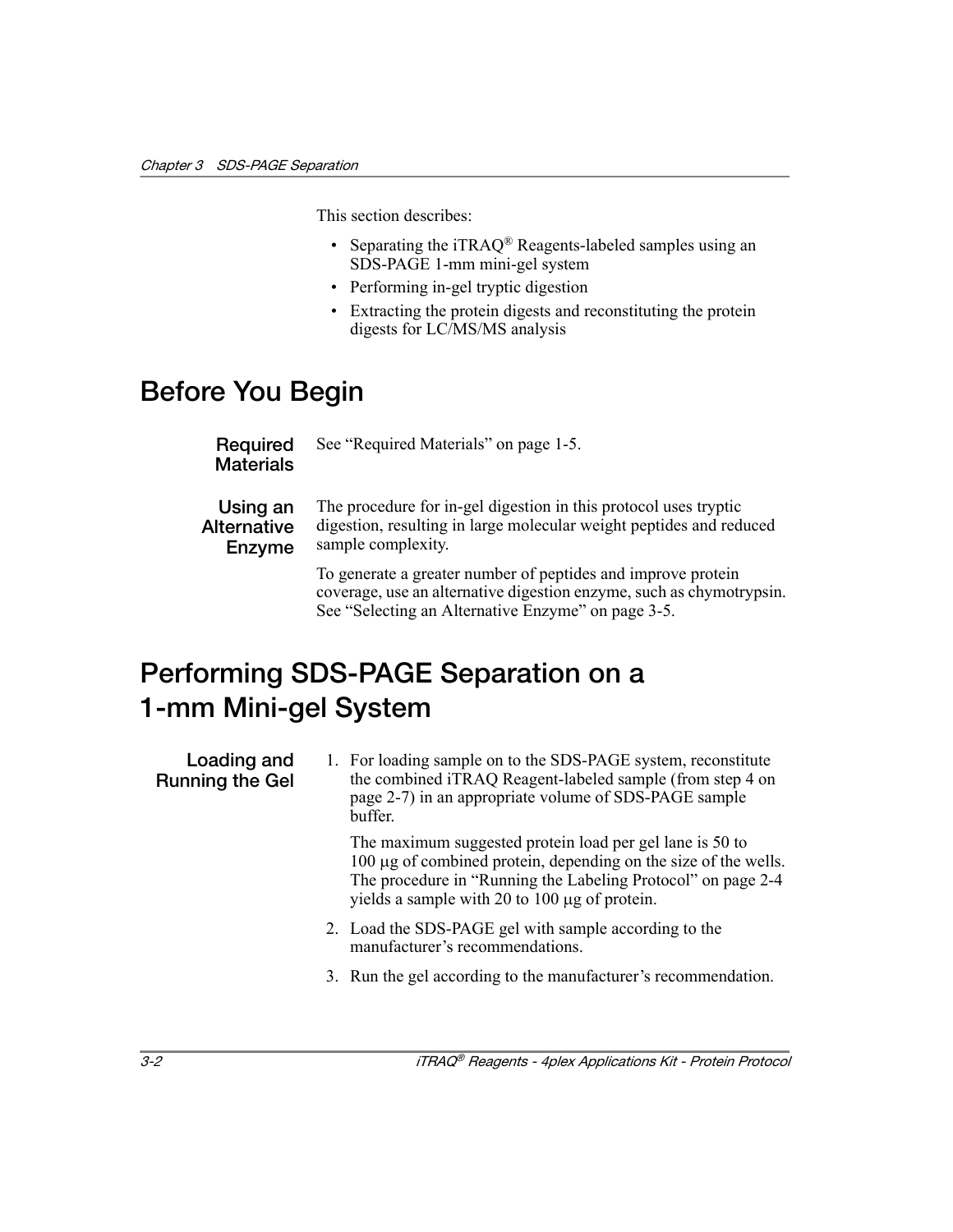#### **Staining and Destaining the Gel**

**WARNING** CHEMICAL HAZARD. Read the MSDS and follow the handling instructions. Wear appropriate protective

eyewear, clothing, and gloves. **Acetonitrile (ACN)** is a flammable liquid and vapor. Exposure may

cause eye and respiratory tract irritation and blood system damage.

- 1. Rinse the gel with running Milli- $Q^{\circledR}$  water or equivalent for 2 minutes.
- 2. Place the gel in a shallow container filled with clean Milli-Q water or equivalent, then soak for 20 minutes with gentle rocking.
- 3. Repeat step 2 two more times (for a total soaking time of 1 hour).
- 4. Place the gel in aqueous gel staining solution for about 5 minutes with gentle rocking. Stain for the shortest time that allows visualization of the protein bands.

**IMPORTANT!** Follow the manufacturer's instructions. Staining and destaining procedures may vary, depending on the type of staining solution you use. Do not overstain.

- 5. As soon as the protein bands are visible, destain the gel:
	- a. Rinse the gel with running Milli-Q water or equivalent for 2 minutes.
	- b. Place the gel in a shallow container filled with clean Milli-Q water or equivalent, then soak for 20 minutes with gentle rocking.
	- c. Repeat step 5b two more times (for a total soaking time of 1 hour).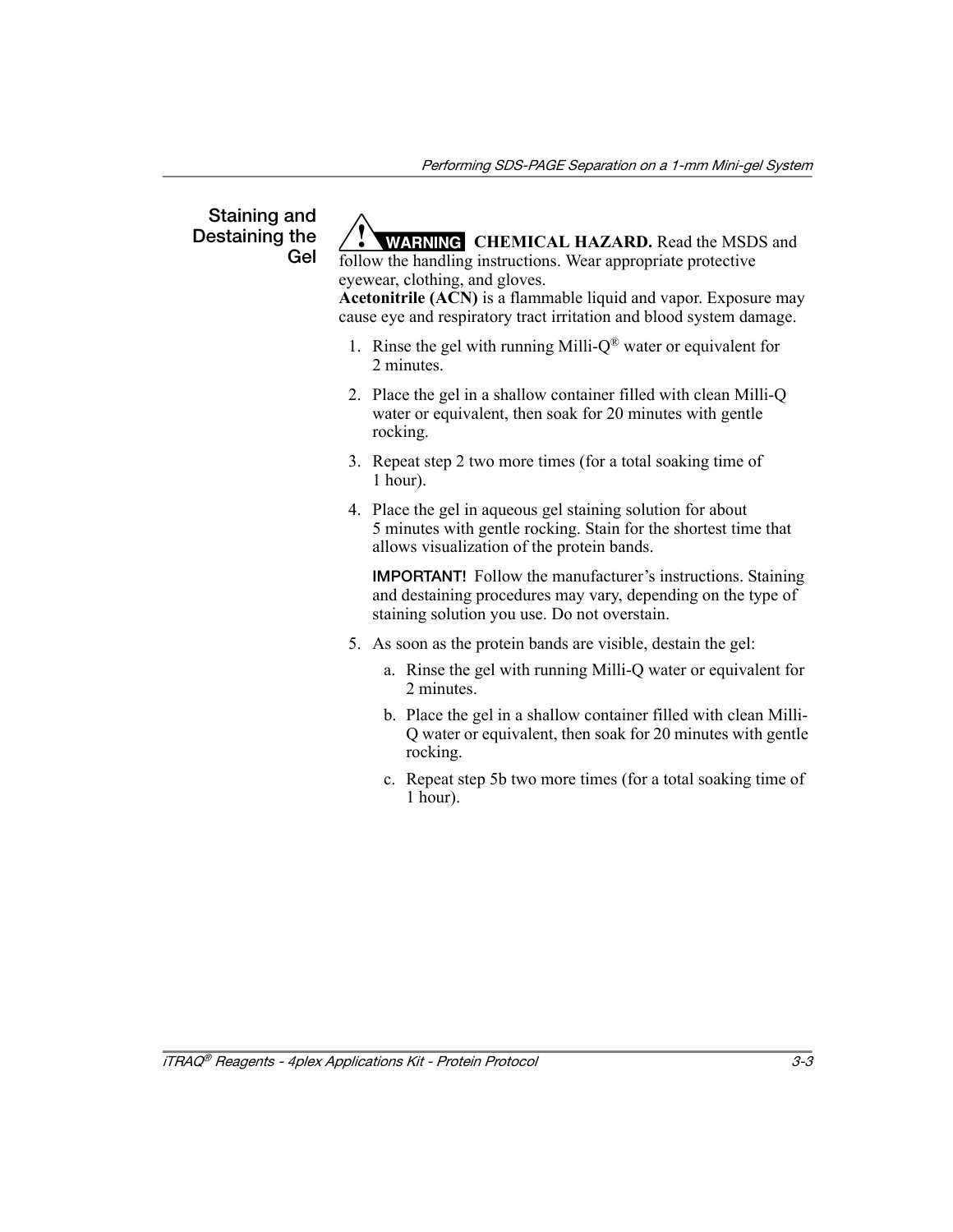### **Excising and Washing the Gel Bands**

**WARNING** CHEMICAL HAZARD. Read the MSDS and follow the handling instructions. Wear appropriate protective eyewear, clothing, and gloves.

**Acetonitrile (ACN)** is a flammable liquid and vapor. Exposure may cause eye and respiratory tract irritation and blood system damage. **Methanol** is a flammable liquid and vapor. Exposure causes eye and skin irritation, and may cause central nervous system depression and nerve damage.

- 1. Prepare a digestion tube for each gel band that you excise.
	- a. Rinse a 1.5-mL Eppendorf tube two times with methanol, then two times with Milli-Q water or equivalent.
	- b. Label each tube as a digestion tube and indicate the gel band identification.
- 2. Excise the bands or molecular weight areas of interest from the gel.
- 3. Cut each excised gel band into  $1 \times 1.5$  mm plugs.
- 4. Transfer the gel pieces from each band to the appropriate digestion tube.
- 5. Wash and further destain the gel pieces:
	- a. To each tube, add 500 μL of gel washing buffer (50% ACN in 100 mM ammonium bicarbonate).
	- b. Gently vortex each tube to mix, taking care to avoid breaking the gel.
	- c. Incubate at room temperature for 15 to 20 minutes.
	- d. Pipette to remove, then discard the gel washing buffer.
- 6. Repeat step 5 one to two more times until the gel pieces are clear.
- 7. Dehydrate the gel pieces:
	- a. Add 100 μL of gel dehydration solution (100% ACN) to each tube.
	- b. Incubate at room temperature for 5 minutes or until the gel pieces turn white.
	- c. Pipette to remove, then discard the gel dehydration solution.
- 8. Dry the gel pieces in a vacuum concentrator until completely dry (about 10 minutes).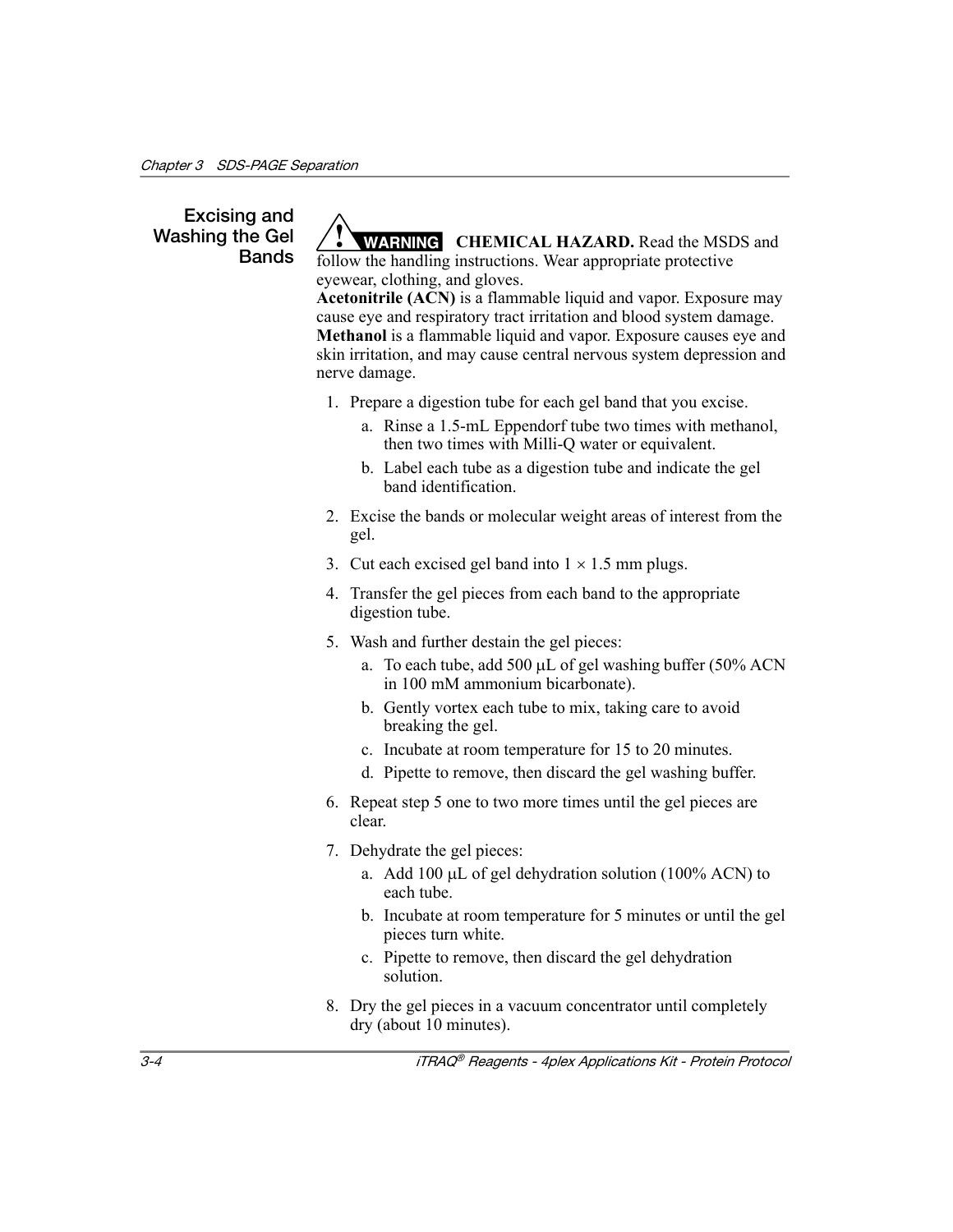## <span id="page-34-0"></span>**Performing In-Gel Tryptic Digestion**

### <span id="page-34-1"></span>**Selecting an Alternative Enzyme**

iTRAQ Reagents are amine reactive tags that label the N-terminal and lysine residues of proteins. The procedure for in-gel digestion presented here uses tryptic digestion. The labeled lysine residues are not recognized by trypsin, therefore cleavages occur at only arginine residues. For this reason, tryptic digestion of iTRAQ Reagent-labeled samples yields large molecular weight peptides and reduces sample complexity.

To generate a greater number of peptides and improve protein coverage, use an alternative digestion enzyme, such as chymotrypsin. When selecting an alternative digestion enzyme, consider the enzymes supported by the data analysis software. Enzymes supported by ProteinPilot™ Software include:

- Arg-C
- AspN
- Chymotrypsin
- Glu-C
- Lys-C
- Trypsin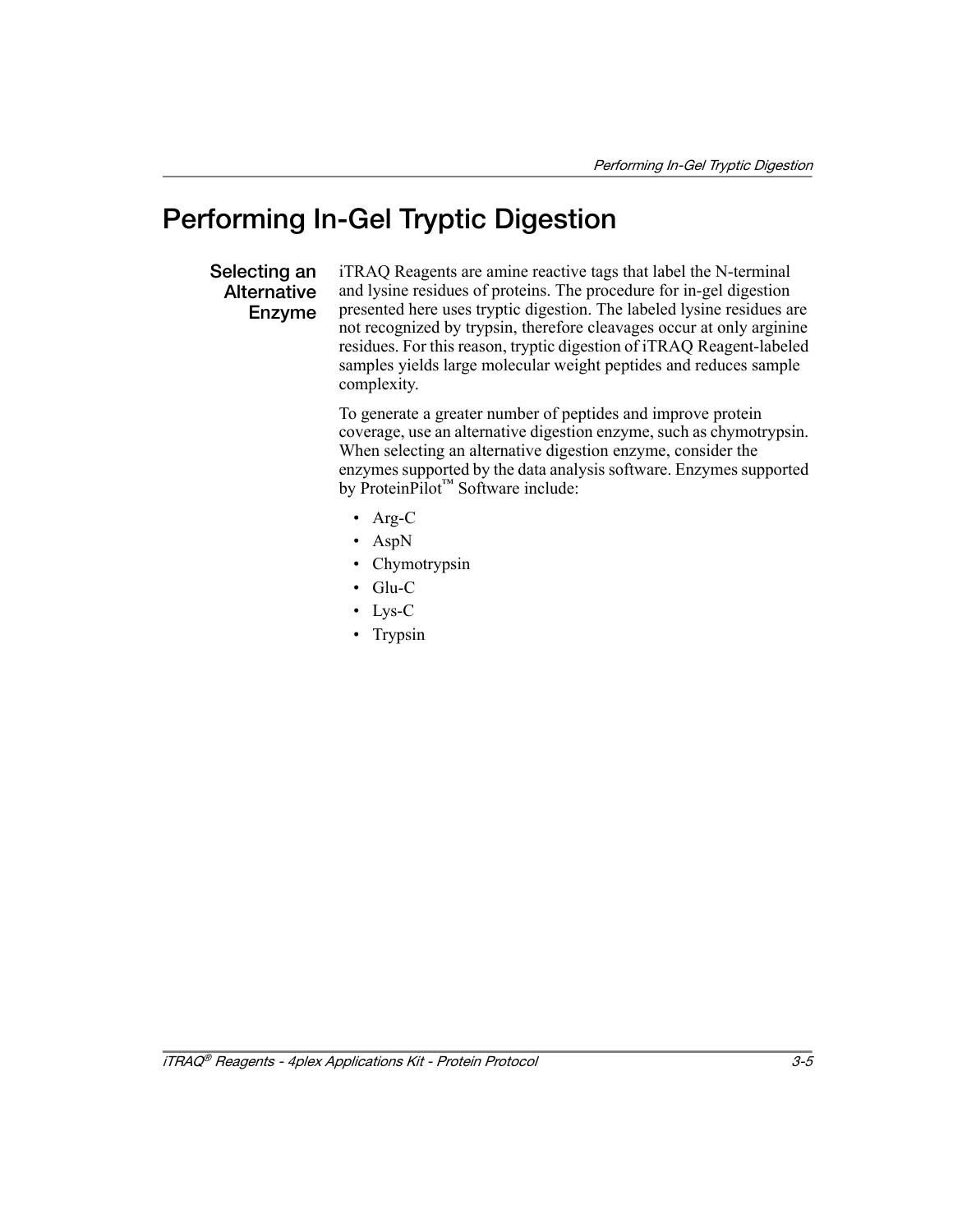# **Digesting the**

Labeled Proteins / **WARNING** CHEMICAL HAZARD. Trypsin causes eye, skin, and respiratory tract irritation. Exposure may cause an allergic reaction. Read the MSDS, and follow the handling instructions. Wear appropriate protective eyewear, clothing, and gloves.

- 1. Reconstitute a vial of trypsin with 1 mL of 100 mM ammonium bicarbonate ( $NH<sub>4</sub>HCO<sub>3</sub>$ ) pH 8.5.
- 2. Vortex to mix, then centrifuge for a few seconds to bring all solution to the bottom of the vial.
- 3. To each tube containing dehydrated gel pieces, add 50 μL of the trypsin solution.
- 4. Allow the gel pieces to rehydrate in the trypsin solution for 10 minutes.
- 5. Visually inspect the gel pieces.
	- If the gel pieces are uniformly clear, proceed to [step 6](#page-35-0).
	- If any gel pieces contain white areas, add an additional 50 μL of trypsin solution to the tube. Allow the gel pieces to rehydrate in the additional trypsin solution for 10 minutes.
	- If necessary, add only 100 mM ammonium bicarbonate to cover the gel pieces. Too much liquid may increase the number of autolytic peaks.
- <span id="page-35-0"></span>6. Gently vortex each tube to mix, taking care to avoid breaking the gel, then centrifuge for a few seconds to bring all solution to the bottom of the tube.
- 7. Incubate the tubes at 37 °C overnight (12 to 16 hours).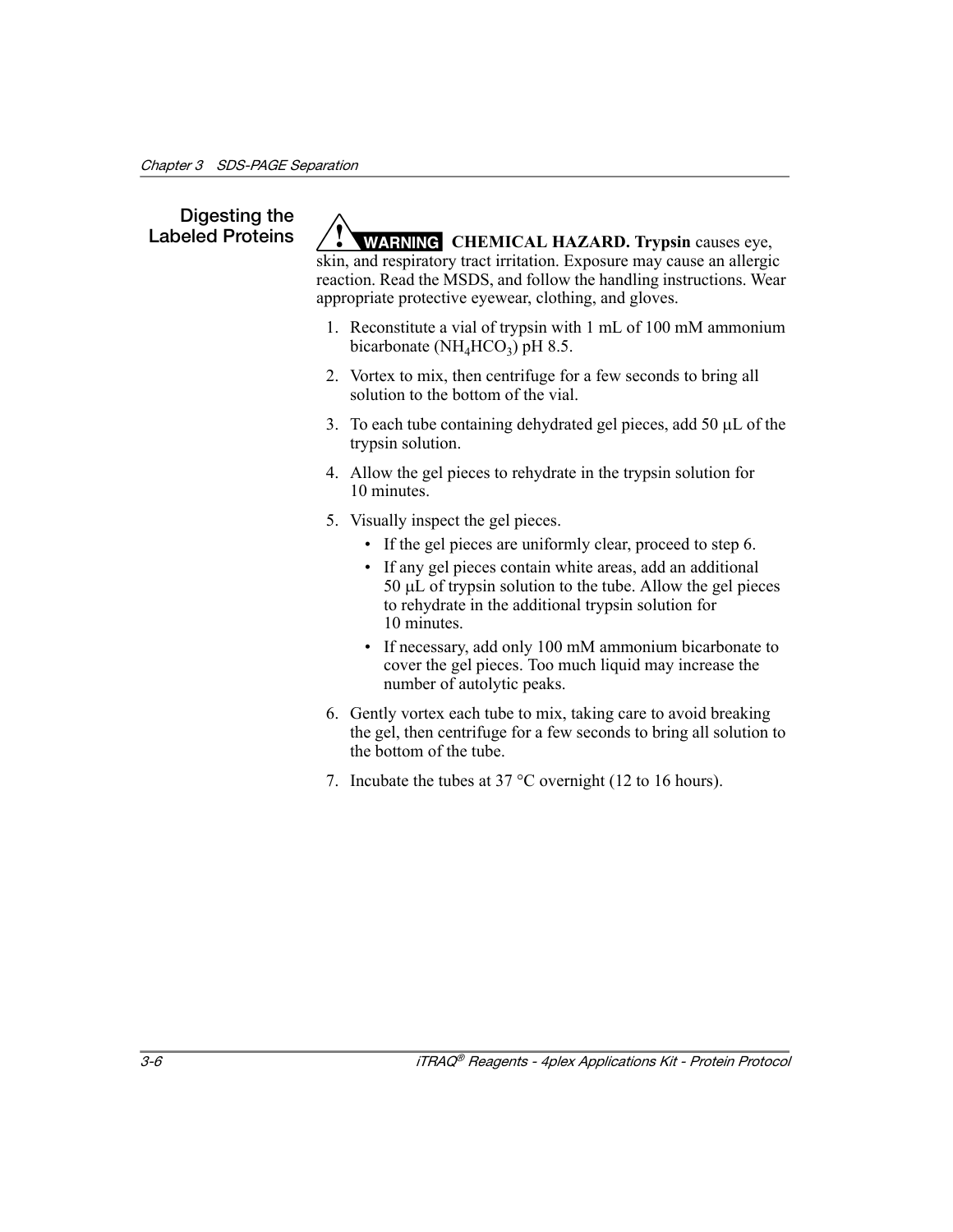## <span id="page-36-0"></span>**Extracting the Protein Digests**

**WARNING** CHEMICAL HAZARD. Read the MSDS and follow the handling instructions. Wear appropriate protective eyewear, clothing, and gloves.

**Acetonitrile (ACN)** is a flammable liquid and vapor. Exposure may cause eye and respiratory tract irritation and blood system damage.

- 1. Prepare a supernatant tube for each gel band.
	- a. Rinse a 1.5-mL Eppendorf tube 2 times with methanol, then 2 times with Milli-Q water or equivalent.
	- b. Label each tube as a supernatant tube and indicate the gel band identification (corresponding to the digestion tube).
- 2. Vortex each digestion tube (the tubes containing the digested gel pieces) to mix, then centrifuge for a few seconds to bring all solution to the bottom of the tube.
- 3. Place the digestion tubes in a sonic water bath for 20 minutes.
- 4. Transfer the supernatant from each digestion tube to the corresponding supernatant tube.
- <span id="page-36-1"></span>5. To the digested gel pieces remaining in each digestion tube, add 100 μL of the extraction solvent (50% ACN containing 0.1% TFA in Milli-Q® water or equivalent).
- 6. Gently vortex each tube to mix, taking care to avoid breaking the gel.
- 7. Place the tubes in a sonic water bath for 20 minutes.
- <span id="page-36-2"></span>8. Add the supernatant from each digestion tube to the corresponding supernatant tube.
- 9. Repeat [steps 5 through](#page-36-1) [8](#page-36-2) two more times.
- 10. Place the supernatant tubes (containing the combined extract for each sample) in a vacuum concentrator and evaporate until dry.

**IMPORTANT!** Unless you are immediately analyzing the samples, store the dried labeled samples at  $-15$  to  $-25$  °C.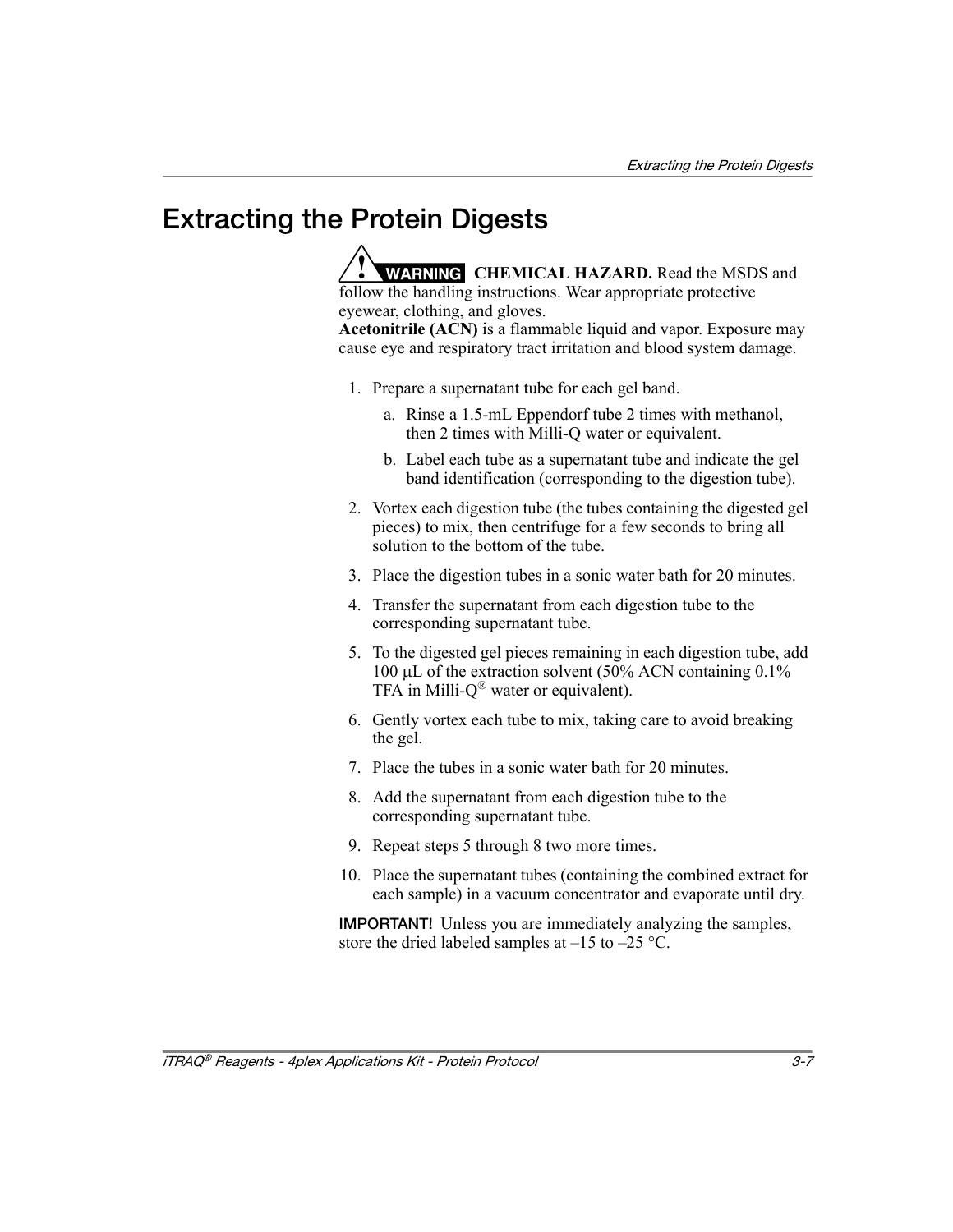#### **LC/MS/MS Analysis** For protein identification and quantification using LC/MS/MS analysis, reconstitute each sample in 2% ACN containing 0.1% TFA in Milli-Q® water or equivalent. For information about HPLC conditions, see the xTRAQ Family of Amine -Modifying Labeling Reagents for Multiplexed Relative and Absolute Quantification: Chemistry Reference Guide*.*